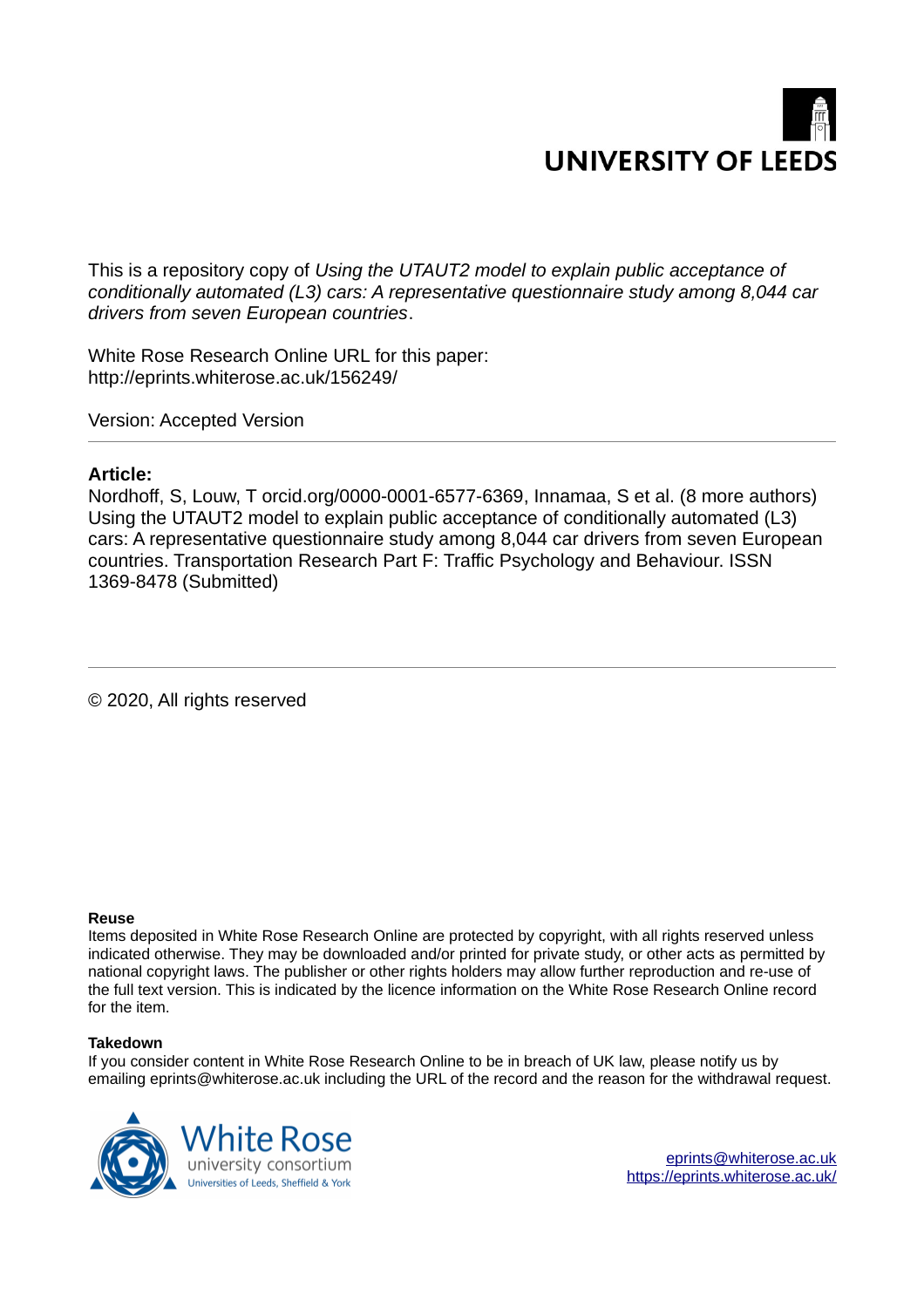# **Using the UTAUT2 model to explain public acceptance of conditionally automated (L3) cars: A representative questionnaire study among 8,044 car drivers from seven European countries**

Sina Nordhoff a, b, Tyron Louw c, Satu Innamaa d, Esko Lehtonen d, Anja Beuster b, Guilhermina Torrao c, Afsaneh Bjorvatn e, Tanja Kessel b , Fanny Malin d, Riender Happee a, Natasha Merat <sup>c</sup>

> <sup>a</sup>Department Transport & Planning, Delft University of Technology, The Netherlands <sup>b</sup>EICT GmbH, EUREF-Campus 13, 10829 Berlin, Germany c Institute for Transport Studies, University of Leeds, University Road, Leeds LS2 9JT, UK <sup>d</sup>VTT Technical Research Centre of Finland Ltd., P.O. Box 1000, FI-02044 VTT, Finland e SNF *–* Centre for Applied Research, Helleveien 30, NO-5045 Bergen, Norway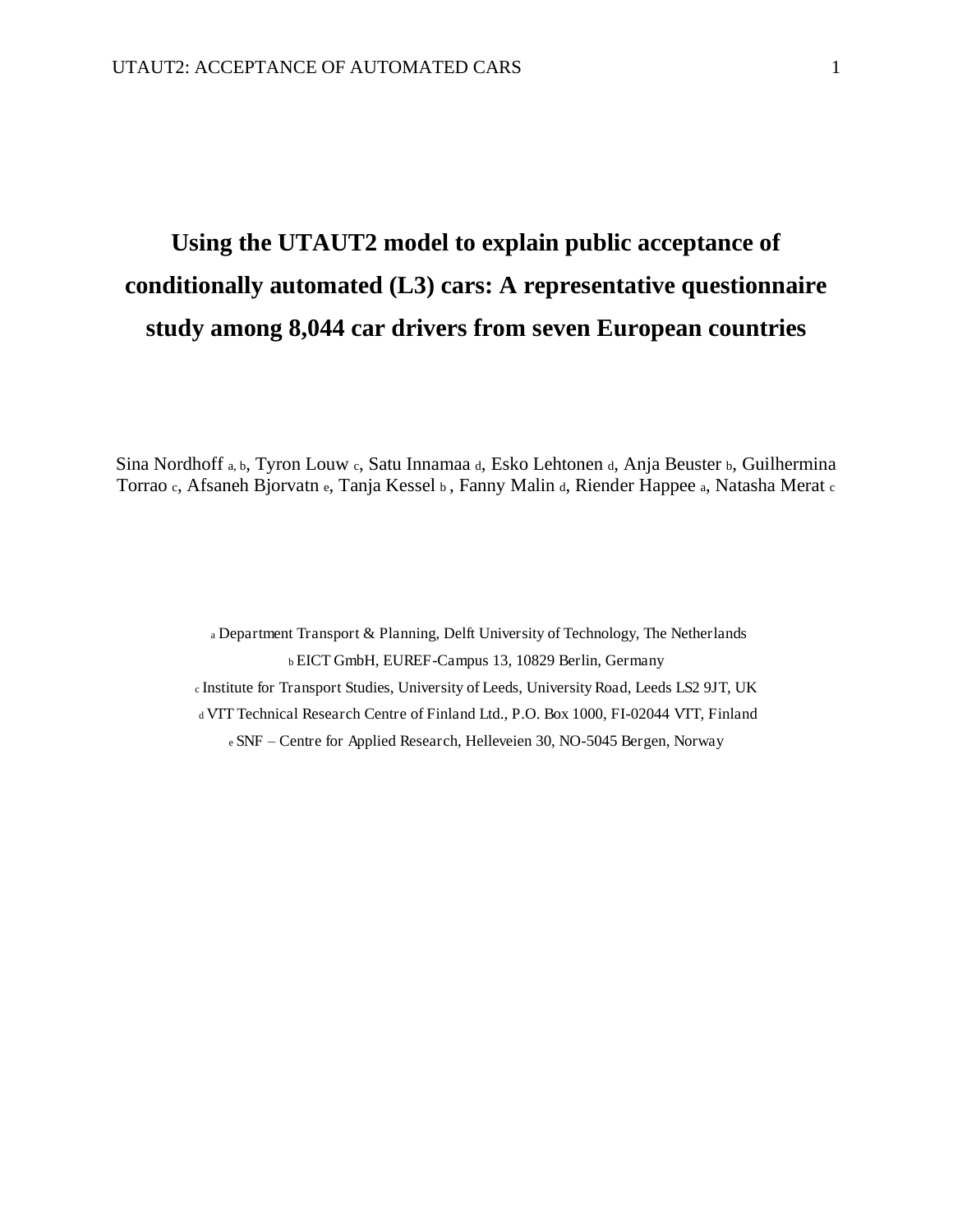#### **ABSTRACT**

We investigated public acceptance of conditionally automated (SAE Level 3) passenger cars using a representative questionnaire study among 8,044 car-drivers in seven European countries. The study was part of the European L3Pilot project. 70.16% of respondents considered conditionally automated cars easy to use while only 27.92% of respondents planned to buy a conditionally automated car once it is available. 44% of respondents would like to use the time in the conditionally automated car for secondary activities. Among these 44%, respondents plan to be talking to fellow travellers (45%), surfing the internet, watching videos or TV shows (43%), observing the landscape (42%), and working (17%). The Unified Theory of Acceptance and Use of Technology (UTAUT2) was applied to investigate the effects of performance and effort expectancy, social influence, facilitating conditions, and hedonic motivation on the behavioural intention to use conditionally automated cars. Structural equation analysis revealed that the behavioural intention to buy and use a conditionally automated car was strongly influenced by hedonic motivation, social influence, and performance expectancy. The present study also found positive effects of facilitating conditions on effort expectancy and hedonic motivation. Social influence was a positive predictor of hedonic motivation, facilitating conditions, and performance expectancy. Age, gender and experience with driver assistance systems had significant, yet small  $( $0.10$ ), effects on the behavioral intention to use conditionally automated cars. The implications$ of these results on the policy and best practices to enable large-scale implementation of conditionally automated cars on public roads are discussed.

Keywords: Automated vehicle acceptance, UTAUT2, conditionally automated driving, questionnaire, L3Pilot

#### **1. Introduction**

In 1935, Keller (1935, p. 1470) presented the first versions of a driverless car concept: *"*Old people began to cross the continent in their own cars. Young people found the driverless car admirable for petting. The blind for the first time were safe. Parents found they could more safely send their children to school in the new car than in the old cars with a chauffeur*"*. Almost nine decades later, we are finally making significant steps towards realising this vision of a driverless future.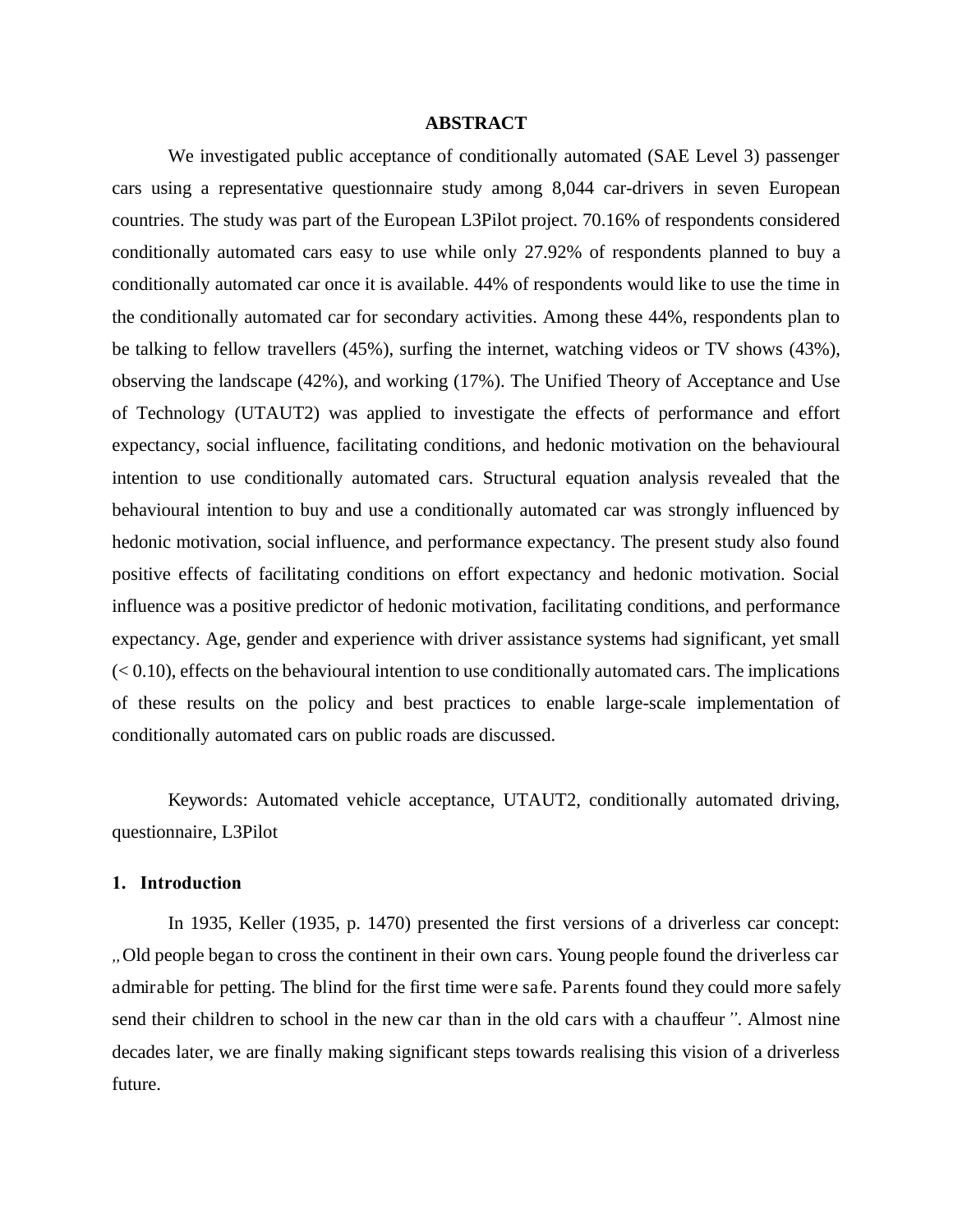The EU co-funded L3Pilot project, under Horizon2020 Framework program, sets the stage for the safe and acceptable introduction of conditionally automated vehicles on public roads in daily traffic, investigating technology and human interaction through large-scale on-road pilots in mixed-environments and different road networks. L3Pilot focusses on SAE Level 3 "conditional automation" (SAE International, 2018) that allows its users to take their eyes off the road and get engaged in non-driving related activities, such as reading a book, or using a smartphone (Berghöfer et al., 2019; Gold et al., 2018; Naujoks et al., 2017; Naujoks et al., 2018). At the same time, the human driver has to remain receptive for a request to take over control from the conditionally automated car in "situations that exceed the operational limits of the automated driving system" (SAE International, 2018) (e.g., missing lane markings, emergency secondary lanes, construction site with offset of lane marking, sensor malfunctions) (Forster et al., 2017; Gold et al., 2018). This implies that the driver needs to redirect attention from the previous activities s/he was engaged in, to the driving scene, free her/his hands and place them back on the steering wheel, and place the feet on the pedals again (Berghöfer et al., 2019).

The growing adoption and use of Adaptive Cruise Control (ACC) over the years has introduced human drivers to the idea of automation controlling the longitudinal aspect of the driving task. However, very few drivers have had experience in cars where the dynamic driving task (DDT) is fully automated. Various studies have highlighted the public's scepticism towards and fear of automated vehicles (Medina & Jenkins, 2017), which is a concern, because their acceptance by the public is a catalyst for realising their potential to improve traffic safety and efficiency (Litman, 2019). In simple terms, acceptance of new technology can be viewed as the extent to which an individual has the intention to use that technology (Venkatesh et al., 2003). Therefore, in order to improve the likelihood that a particular technology is accepted, it is essential to understand which factors influence the probability that the public would intend to use it.

Technology acceptance has typically been studied investigating structural path relations between the factors predicting acceptance. For example, the Unified Theory of Acceptance and Use of Technology (UTAUT) is one of the most comprehensive technology acceptance models, integrating eight influential acceptance models, including the Theory of Planned Behaviour (Ajzen, 1985) and the Technology Acceptance Model (Venkatesh & Davis, 2000). The UTAUT model assumes that an individual's behavioural intention to use a technology is influenced by performance expectancy (i.e., degree to which the technology is perceived to be useful), effort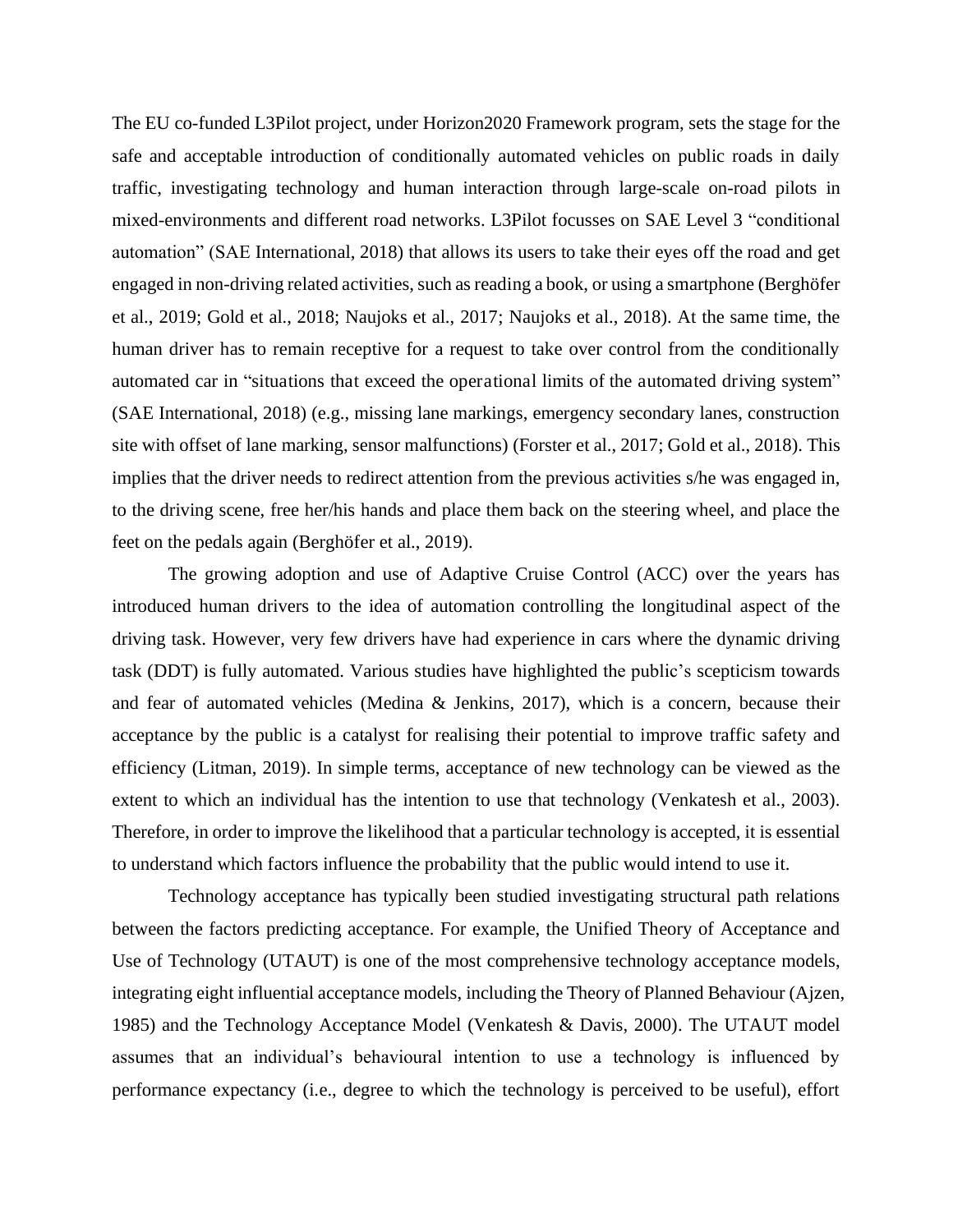expectancy (i.e., degree to which using the technology is perceived to be easy to use), social influence (i.e., degree to which using the technology is appreciated in the social network important to the individual), and facilitating conditions (i.e., degree to which the individual believes to be in possession of the resources to use the technology) (Venkatesh et al., 2003). The UTAUT2 posits that, in addition to the UTAUT constructs, the intention to use the technology is influenced by hedonic motivation (i.e., degree to which the technology is perceived to be enjoyable), price value and habit (Venkatesh, Thong & Xu, 2012).

## 1.1. Study objectives

In light of these considerations, the main objective of the present representative questionnaire study among 8,044 car-drivers from seven European countries was to examine the acceptance of conditionally automated cars. The two sub-research objectives that the present study addressed were:

- i. To examine the effect of the UTAUT2 constructs performance and effort expectancy, social influence, facilitating conditions, and hedonic motivation on individuals' behavioural intentions to use conditionally automated cars.
- ii. To examine the interrelationships between these constructs

To the best of the authors' knowledge, this is the first large representative European questionnaire study focusing on the acceptance of conditionally automated cars. In addition, the study responds to concerns that most of the previous acceptance research on automated vehicles did not recruit a large representative sample with a good representation of gender and age, and including crossnational populations (Nordhoff et al., 2018).

# 1.2. Hypothesis development

# 1.2.1. Main effects of the UTAUT2 constructs on behavioural intention

Various studies have demonstrated that the UTAUT constructs performance and effort expectancy, social influence, facilitating conditions, and hedonic motivation are strongly correlated with the acceptance of private conventional and public pod-like automated vehicles (Kaur & Rampersad,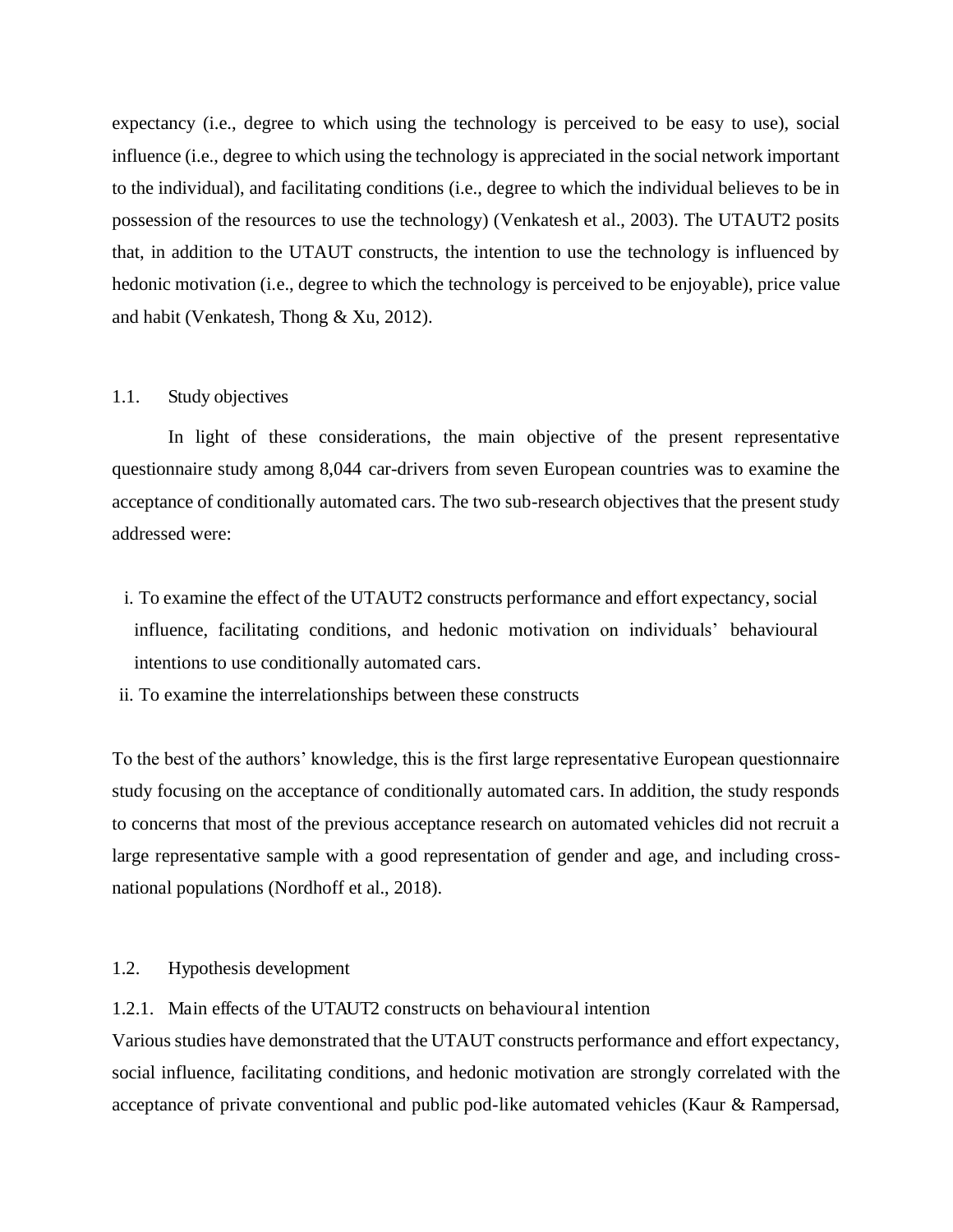2018; Madigan et al., 2016, 2017). However, while the academic world has seen a dramatic upsurge of scientific publications in the field of automated driving, there is a dearth of research on the role that these UTAUT constructs play in the acceptance of conditionally automated cars. A limited number of studies exists that examine the effects of the UTAUT constructs on the intention to use conditionally automated cars. For example, Xu et al. (2018) applied an adapted version of the Technology Acceptance Model and found that the behavioural intention to use a conditionally automated car was most strongly determined by perceived usefulness (equivalent to performance expectancy), followed by perceived ease of use (equivalent to effort expectancy), and its perceived safety. Perceived usefulness was also the strongest predictor of the willingness to re-ride, followed by perceived safety. Kaye et al. (2019) applied the Theory of Planned Behaviour and the Technology Acceptance Model to examine the acceptance of conditionally and fully automated cars, and found that the attitude towards using conditionally automated cars was the strongest predictor of intentions to use conditionally automated cars, followed by perceived usefulness, subjective norms, and perceived ease of use. Zhang et al. (2019) applied an adapted version of the Technology Acceptance Model and found a direct effect of perceived usefulness on behavioural intention to use automated vehicles. Perceived ease of use predicted behavioural intention to use automated vehicles indirectly by the attitude towards using automated vehicles. Based on the above findings, we hypothesised:

**H1***–***H5:** Performance expectancy **(H1)**, effort expectancy **(H2)**, hedonic motivation **(H3)**, facilitating conditions **(H4)**, and social influence **(H5)** will have a positive effect on the behavioural intention to use conditionally automated cars.

In line with Venkatesh et al. (2003, 2012), we expect that the relationships between performance and effort expectancy, social influence, facilitating conditions, hedonic motivation and behavioural intention is moderated by age, gender, and experience with driver assistance systems. We hypothesised:

**H6:** Age, gender and experience with driver assistance systems moderate the relationship between performance and effort expectancy, hedonic motivation, facilitating conditions, social influence, and the behavioural intention to use conditionally automated cars.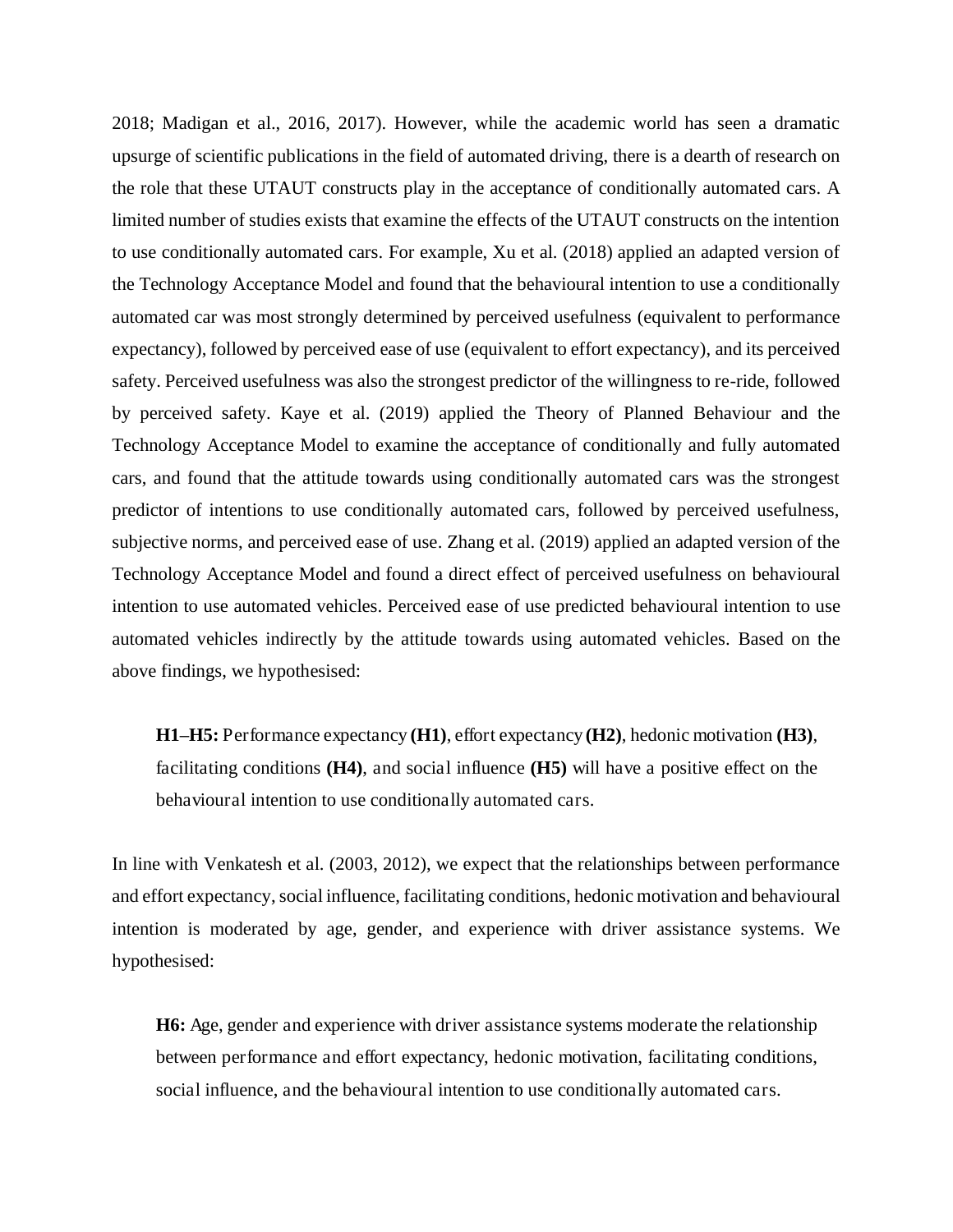#### 1.3. Interrelations between the UTAUT2 constructs

#### 1.3.1. Effects of effort expectancy on performance expectancy

In order to develop effective strategies to foster acceptance of conditionally automated cars, it is important to understand and identify the underlying beliefs or assumptions behind the UTAUT constructs performance and effort expectancy, social influence, facilitating conditions, and hedonic motivation. The examination of the interrelations between the UTAUT constructs in the field of automated driving has received renewed interest in the literature. However, little is known about the interrelations among the UTAUT constructs in the context of conditional automation. A positive effect of perceived ease of use on perceived usefulness has been supported by the literature on automated vehicle acceptance (Herrenkind et al., 2019; Panagiotopoulos & Dimitrakopoulos; Nordhoff et al., under review; Zhang et al., 2019), which is in line with the broader body of research on technology acceptance (Adams, Nelson, & Todd, 1992; Chang et al., 2015; Karahanna, Agarwal, & Angst, 2006; Venkatesh & Davis, 2000). The positive effect of effort on performance expectancy implies that individuals who consider automated vehicles to be easy to use (i.e., effort expectancy) are more likely to consider automated vehicles useful (i.e., performance expectancy). For this study, we hypothesised that:

**H7:** Effort expectancy will have a positive effect on performance expectancy.

# 1.3.2. Effects of social influence on the UTAUT2 constructs

Acheampong and Cugurullo (2019) revealed positive relations between subjective norm (i.e., equivalent to social influence) and the perceived benefits of automated vehicles, and the ease of use of automated driving technology, and a positive relationship between subjective norm and perceived behavioural control. A positive effect of social influence on performance expectancy, facilitating conditions and hedonic motivation was found by Nordhoff et al. (under review). We thus expect a positive relation between social influence and performance and effort expectancy, facilitating conditions, and hedonic motivation. The underlying assumption is that individuals who believe that people important to them in their social network will support their use of conditionally automated cars (i.e., social influence), are more likely to consider conditionally automated cars useful (i.e., performance expectancy), easy to use (i.e., effort expectancy), enjoyable (i.e., hedonic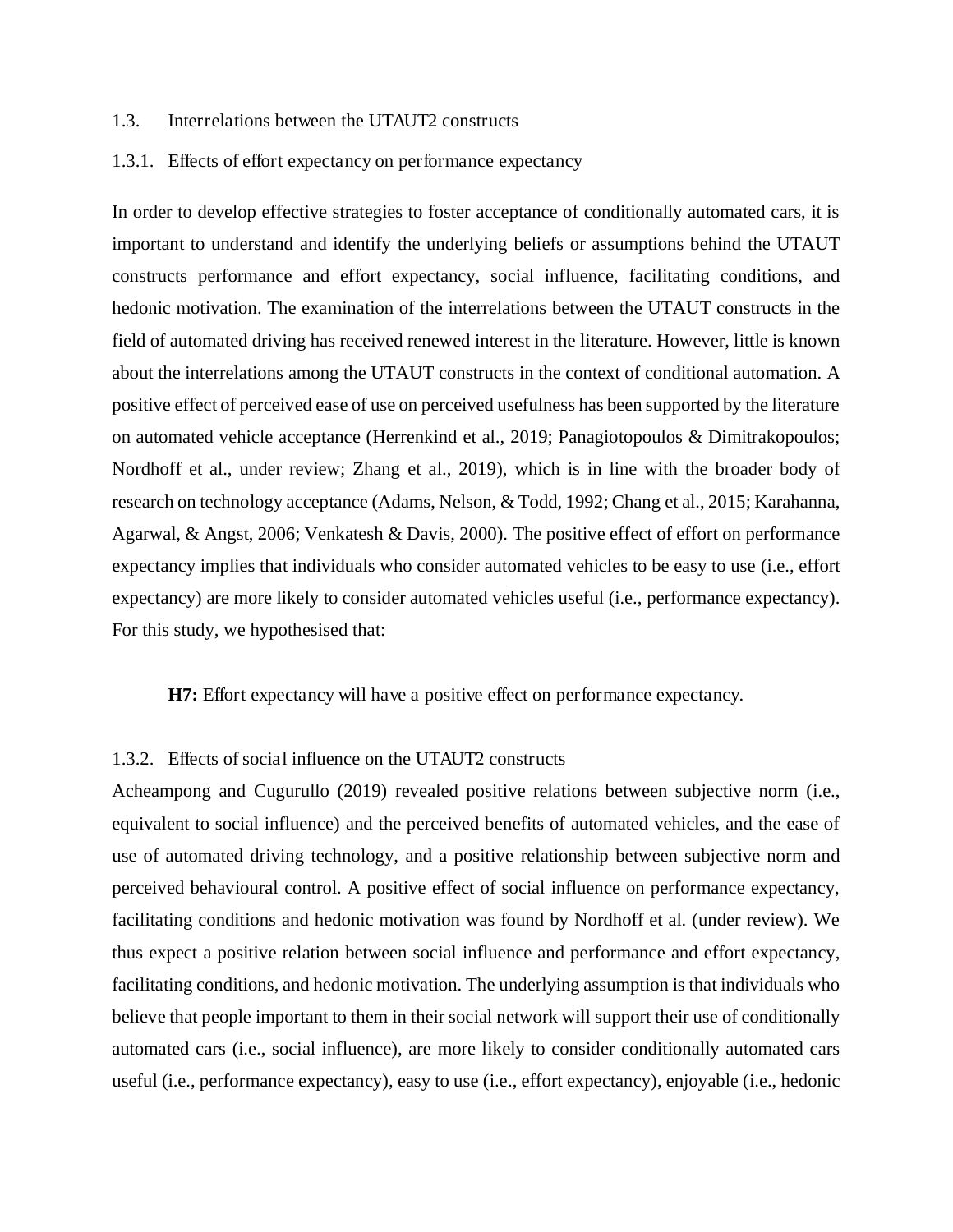motivation), and are more likely to believe they are in possession of the necessary resources to use these cars (i.e., facilitating conditions). Therefore, in this study, we hypothesised that:

**H8***–***H11:** Social influence will have a positive effect on performance expectancy **(H8)**, effort expectancy **(H9)**, hedonic motivation **(H10)**, and facilitating conditions **(H11)**.

#### 1.3.3. Effects of facilitating conditions on the UTAUT2 constructs

In Nordhoff et al. (under review), it was reported that there is a paucity of knowledge on the relationship between facilitating conditions, performance and effort expectancy and hedonic motivation. The study found positive effects of facilitating conditions on effort expectancy and hedonic motivation, but facilitating conditions was not related to performance expectancy. The present study builds on these results and expects that individuals who believe to have the necessary resources to use conditionally automated cars are more likely to consider conditionally automated cars useful, easy to use, and enjoyable. Therefore, in this study, we hypothesised that:

**H12***–***H14:** Facilitating conditions will have a positive effect on performance expectancy **(H12)**, effort expectancy **(H13)**, and hedonic motivation **(H14)**.

#### 1.3.4. Effects of hedonic motivation on the UTAUT2 constructs

Literature in the field of technology acceptance has revealed positive effects of perceived enjoyment on usefulness and ease of use in the field of technology acceptance (Koenig-Lewis et al., 2015; Teo & Noyes, 2011). In the study of Nordhoff et al. (under review), however, a positive effect of hedonic motivation on effort expectancy was reported, while the effect of hedonic motivation on performance expectancy was not significant. This corresponds with the results obtained in the study of Herrenkind et al. (2019). While the evidence on the relation between hedonic motivation and effort expectancy is ambiguous, in this study, we expect a positive effect of hedonic motivation on both performance and effort expectancy. The assumption is that individuals who consider conditionally automated cars enjoyable are more likely to give higher ratings to performance and effort expectancy. Therefore, we hypothesised that: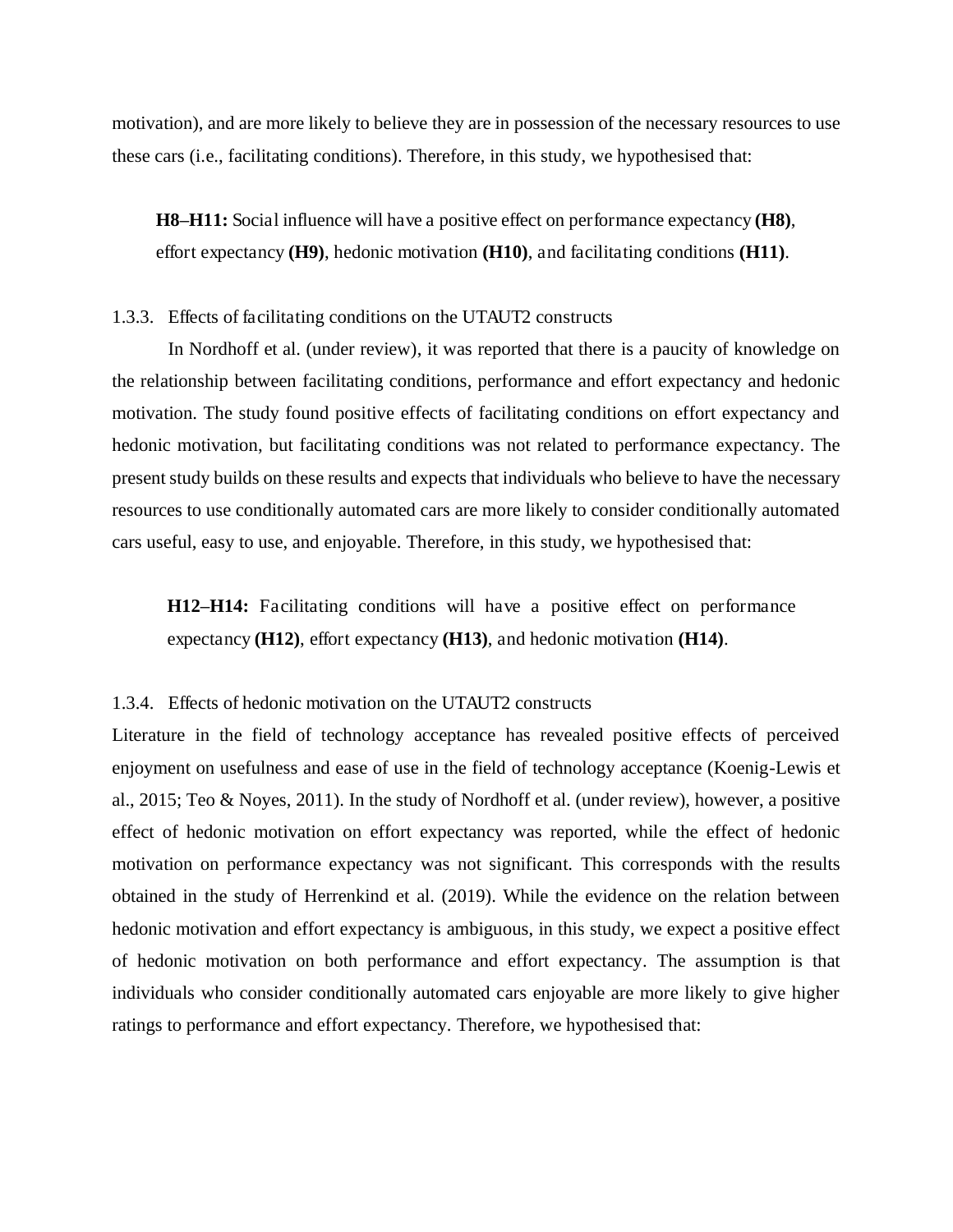**H15***–***H16:** Hedonic motivation will have a positive effect on performance expectancy **(H15)** and effort expectancy **(H16)**.

## **2. Methodology**

# 2.1. Procedure and recruitment

An online questionnaire was administered to 8,044 respondents in total from seven European countries, including the U.K., Finland, Sweden, Germany, Italy, France, and Hungary. These countries were selected based on the size of their car market and geographical representation within Europe. The questionnaire was conducted by the German market research institute INNOFACT AG [\(www.innofact.com\)](http://www.innofact.com/) using the survey tool EXAVO [\(https://www.exavo.de/surveytainment/\)](https://www.exavo.de/surveytainment/), except for Finland where the data collection was conducted by Taloustutkimus Oy [\(https://www.taloustutkimus.fi/in-english.html\)](https://www.taloustutkimus.fi/in-english.html) among their nationally representative Internet panel using their proprietary survey tool. The questionnaire was translated into English, Swedish, French, German, Italian, Hungarian, and Finnish to be administered in the respective countries. Data were collected between April and June 2019 among a sample that was representative of age, gender, and income of their country population, respectively, and that frequently used a private car and carsharing and rental cars as driver. The invitation to participate in the questionnaire study was sent by online panels having access to large number of respondents via email. Once a representative sample per country was obtained, the questionnaire was closed and participation in the questionnaire was no longer possible. The online panels used a number of technologies to enhance data quality. These included RelevantID (i.e., digital fingerprinting technology to (1) identify duplicate respondents taking the same survey more than once from the same machine, (2) detect if multiple email accounts are being used to take the survey from a single computer, and to (3) identify multiple panel accounts from different research firms using the same computer; Imperium, 2019), GEO-IP verification (i.e., understanding from which country a respondent is registering to the panel and entering the survey), VPN-proxy detection (i.e., identifying and blocking respondents using suspect proxies to avoid GEO-IP restrictions or to hide identity in some way), minFraud (i.e., calculating a risk score per respondent and making an overall risk assessment on each respondent) (Maxmind, 2019), Firehol (i.e., allowing panel providers to hold an IP database of suspicious addresses to assess the overall risk associated with allowing the respondent to proceed using the services), Apility (i.e., email and email provider reputation service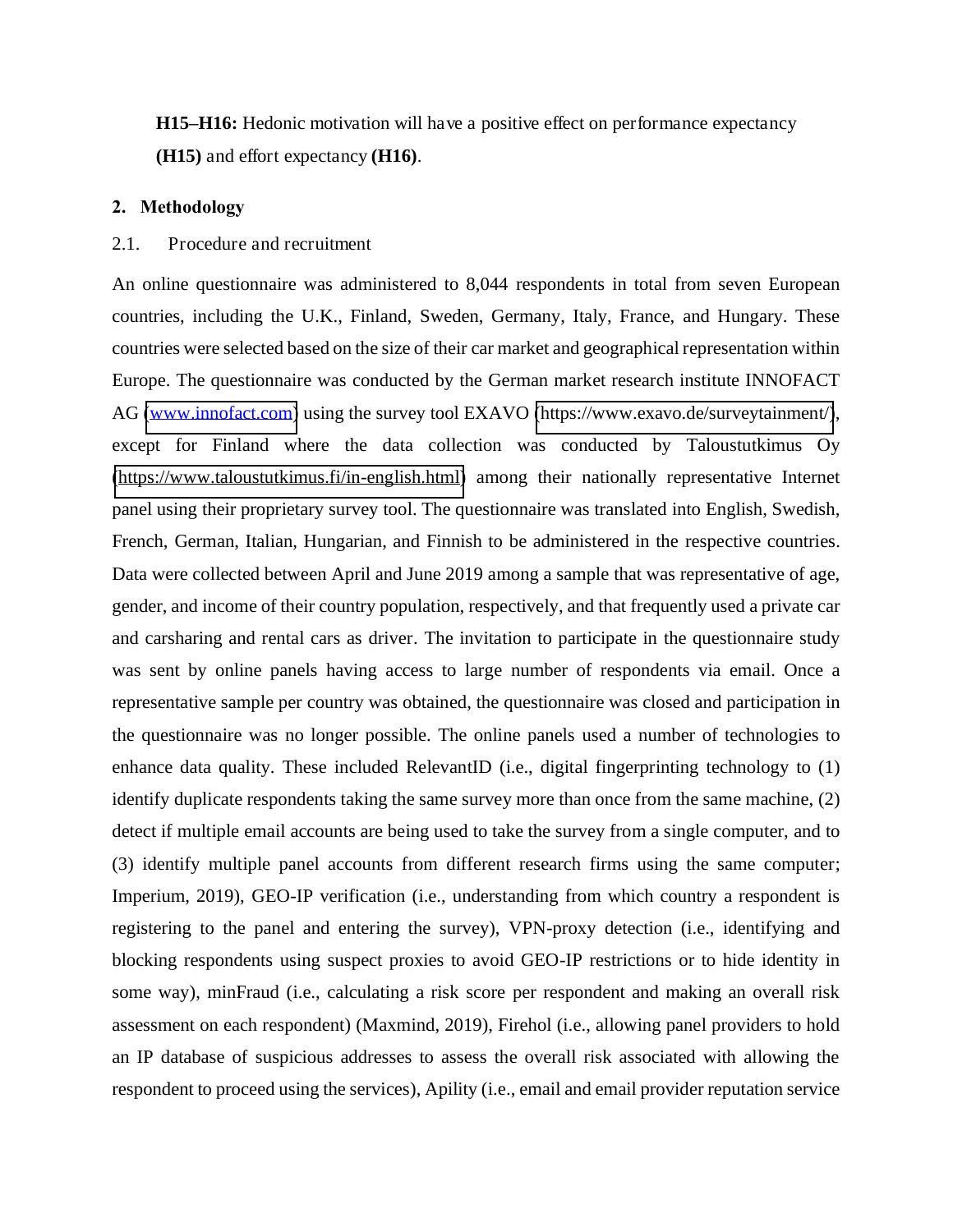allowing panel providers to understand the higher risk associated with the use of certain domains and IP's) (Apility, 2019), reCaptcha (i.e., determining whether the user is a human or bot), and SmartyStreets (i.e., address verification tool) (SmartyStreets, 2019). Respondents were financially compensated for their participation in the questionnaire. In Germany, respondents received 1.00 Euro for completing the questionnaire. The other respondents received points that were worth between 0.80 and 1.00 Euro per respondent, which could be redeeemed as vouchers. The Finnish respondents had a chance to win prizes by being a member in the panel and participating in surveys.

#### 2.2. Questionnaire design

To design the questionnaire, the authors defined a list of research questions for the project and identified those that would best be addressed with this survey by the public. Based on these research needs, the authors of this study reviewed the existing literature on user acceptance of advanced driver assistance systems and higher levels of vehicle automation. This included a review of research on theoretical models of technology acceptance, and the key factors predicting the acceptance of automated vehicles. Several workshops were held with experts of the consortium to further refine the design of the questionnaire and the wording of the questionnaire items.

Before the questionnaire was programmed and launched by INNOFACT AG, it was pretested in several iteration rounds to ensure clarity in terms of a common understanding of the logic of the questionnaire (e.g., order of items) and the questionnaire items itself (i.e., meaning of items). This also encompassed ensuring that the questionnaire was correctly translated in the different languages. In addition, INNOFACT AG performed a soft launch of the questionnaire, with approximately thirty respondents, to resolve any implementation or wording errors. To ensure that responses were not influenced by the order in which questionnaire items were presented, those that did not follow a specific logic were presented in a random order across respondents.

# 2.3. Questionnaire content

The questionnaire was divided into five main parts.

In the first part of the questionnaire, respondents were presented with a limited number of sociodemographic questions and mobility behaviour that were meant to screen out respondents and select a representative sample of the country population as described in Section 2.1. Thus,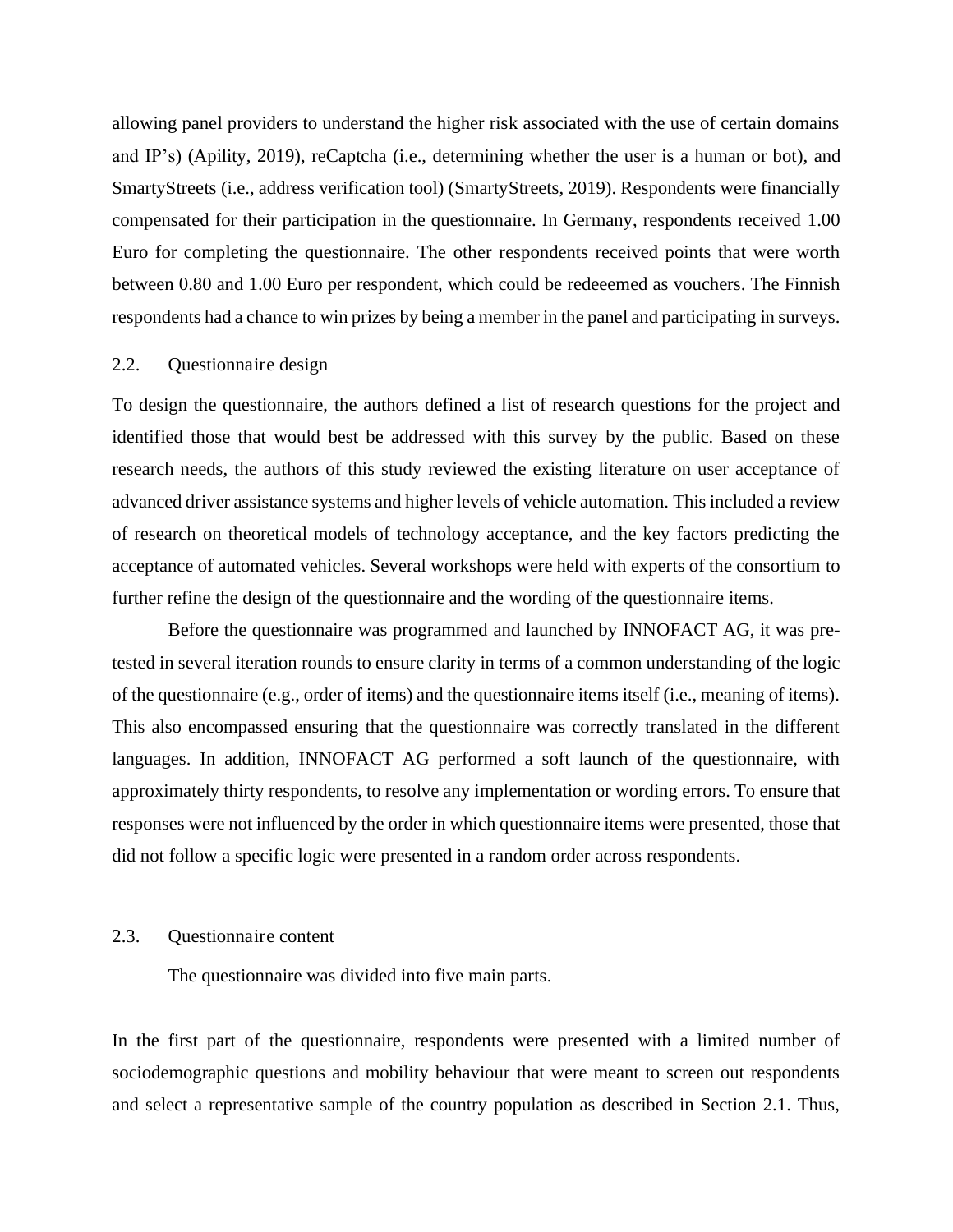respondents were asked to provide their age  $(Q1)$ , gender  $(Q2)$ , and income  $(Q3)$ . For these questions, specific quoting criteria were used (see supplementary material S1). Note that age and income were adjusted to account for country-specific differences. In order to select frequent car drivers as potential first users of conditionally automated driving systems, respondents were asked to indicate their frequency of travel mode use (Q4), and the mode of transport they use per trip (Q5).

After respondents were presented with the first part, they received the following description about the functionality of conditionally automated cars, to ensure that they had an accurate understanding of conditionally automated cars:

*"*There are different terms to define the capabilities of automated cars, such as self-driving, autonomous, automated, pilotless, driverless, and conditionally automated. With this questionnaire, we would like to get your opinion **on conditionally automated cars.**

Conditionally automated cars can drive under limited conditions, such as **driving on motorways, on congested motorways, in urban traffic, and in parking situations.** They will not operate beyond these conditions.

Conditionally automated cars do the steering, acceleration and braking. They will stay in the lane and maintain a safe distance to the vehicle in front. They will also overtake slower moving vehicles or change the lane. These cars still have gas and brake pedals and a steering wheel.

You are not driving when the car is in conditionally automated mode *–* even if you are seated in the *driver's* seat. This will allow you to engage in other activities, such as emailing or watching videos. However, the car might ask you to resume vehicle control anytime, e.g., when approaching a construction site, which means you might have to stop what you are doing and resume control of the car*."*

The second part of the questionnaire concerned respondents' degree of understanding of the concept of conditionally automated cars, based on an introduction to these cars they received at the beginning of the questionnaire. They were also asked of their level of familiarity with automated cars, and their self-rated technology readiness.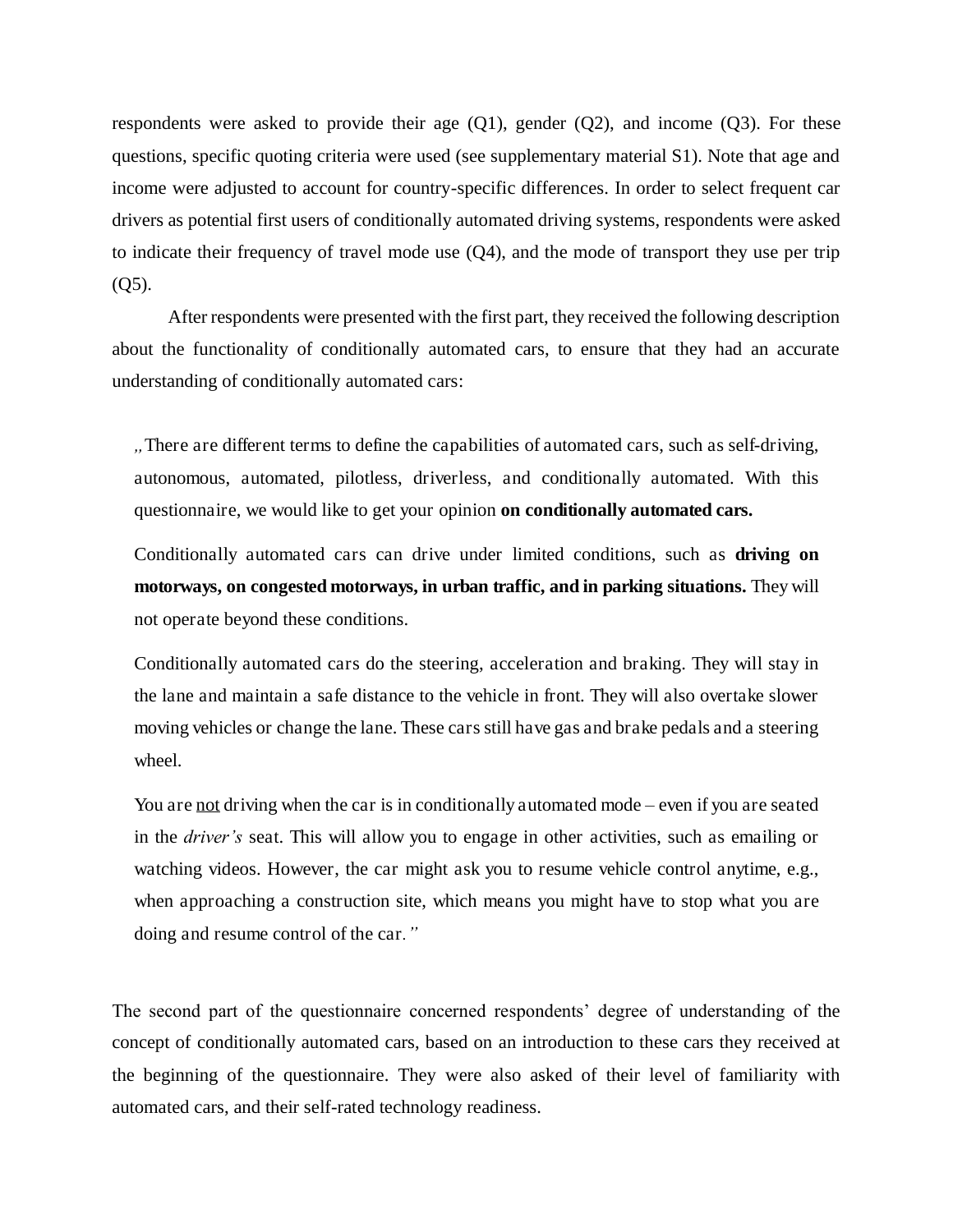The third part consisted of questions measuring respondents' willingness to allow the car collecting data, and their general attitudes towards conditionally automated cars.

The fourth part asked respondents to assess their usage of conditionally automated cars in specific conditions. These included driving a conditionally automated car on urban roads, on congested motorways, motorways, and in parking situations.

The fifth part presented respondents with further information about their sociodemographic characteristics and mobility behaviour that had not been addressed in the first part.

The respondents were informed that it would take around 20 minutes to complete the survey and that the data would be treated anonymously. Respondents were further informed that the survey is executed as part of the EU-financed project L3Pilot.

The present study will only report the results to the questions addressing the UTAUT hypotheses presented above (i.e., Q17, and Q22–Q44). These questions are described below in more detail. The results to the remaining questions will be addressed in consecutive scientific studies.

On a scale from strongly disagree (1) to strongly agree (5), respondents were asked to indicate to what extent they believe they would use the time during which a conditionally automated car is driving for other activities (Q17), and if so, which activities they would like to perform  $(Q17_b1-Q17_b10)$ ; a conditionally automated car would be useful in meeting their daily mobility needs (Q22), using a conditionally automated car would help them to reach their destination more safely (Q23); learning how to use a conditionally automated car would be easy for them  $(Q24)$ ; whether they expect that a conditionally automated car would be easy to use  $(Q25)$ ; help them to reach their destination more comfortably (Q26); it would be easy for them to become skillful at using a conditionally automated car (Q27); using a conditionally automated car would be fun (Q28); people whose people opinions they value would prefer that they use a conditionally automated car (Q29); using a conditionally automated car would be entertaining (Q30); they intend to use a conditionally automated car in the future (Q31); using a conditionally car would be enjoyable (Q32); assuming that they had access to a conditionally automated car, they predict they would use it (Q33); they could acquire the necessary knowledge to use a conditionally automated car (Q34); they plan to use a conditionally automated in adverse weather conditions such as during heavy rain or fog, and in darkness (Q35); they would expect the use of a conditionally automated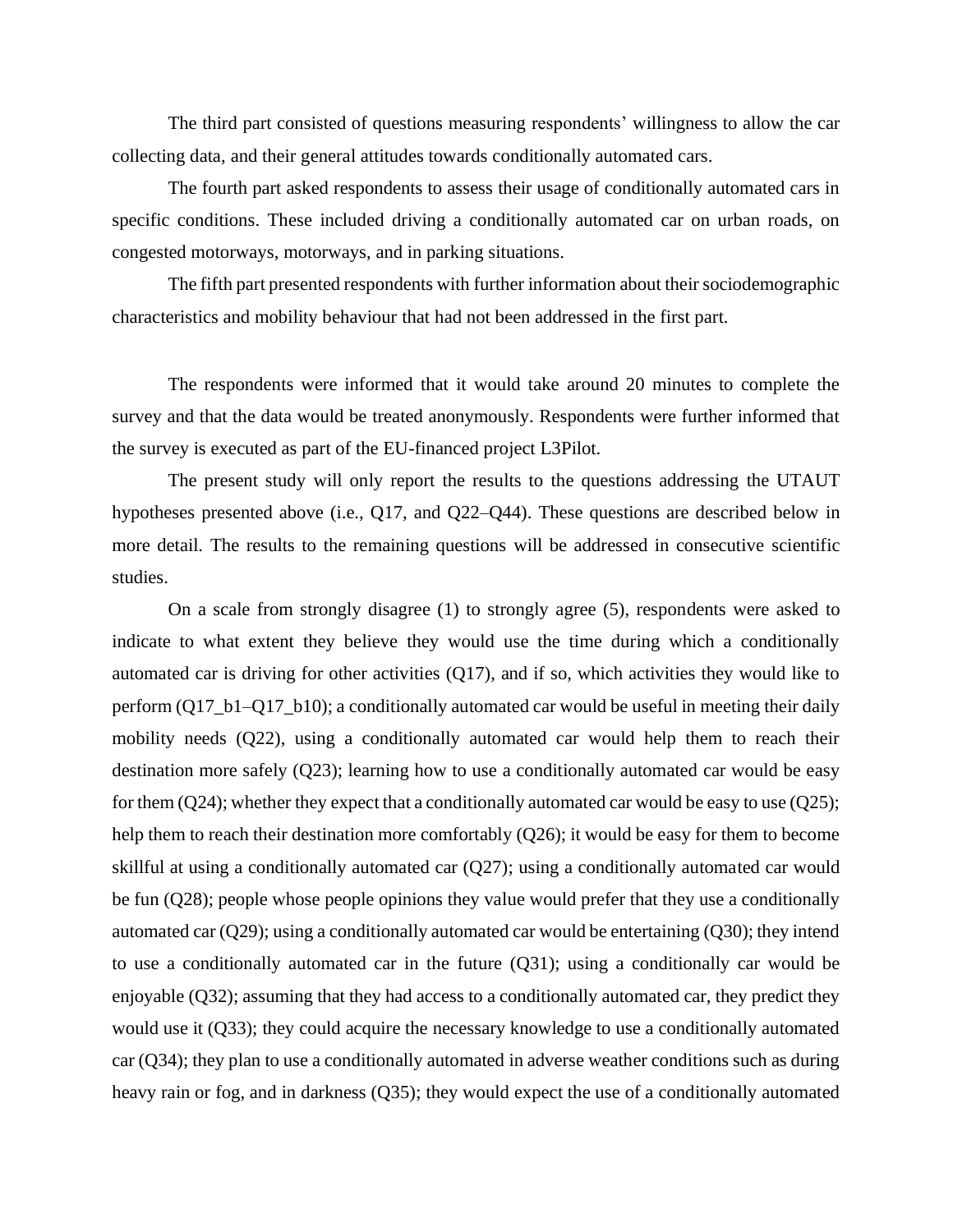car to be compatible with other digital devices they use (Q36); they would use a conditionally automated car during their everyday trips (Q37); would expect to have the necessary knowledge to use a conditionally automated car (Q38); would expect that people who influence my behaviour think that I should use a conditionally automated car (Q39); would be able to get help from others when I have difficulties using a conditionally automated car  $(Q40)$ ; would expect that people who are important to me think that I should use a conditionally automated car (Q41); would recommend a conditionally automated car to others (Q42); would assume that a conditionally automated car would be useful in their daily life  $(Q43)$ ; and plan to buy a conditionally automated car once it is available (Q44).

#### 2.4. Data analysis

A two-step approach (Anderson & Gerbing, 1988) to analyse the data was adopted. In the first step, confirmatory factor analysis was performed to evaluate the measurement relations between the latent and observed variables (i.e., questionnaire items). The psychometric properties of the measurement model were assessed by its indicator reliability, internal consistency reliability, convergent validity and discriminant validity. Convergent validity was assessed by four criteria: 1) All scale items should be significant and have loadings exceeding 0.70 on their respective scales, 2) the average variance extracted (AVE) should be higher than 0.50, 3) construct reliability (CR), and 4) Cronbach's alpha values should exceed 0.70 (Anderson & Gerbing, 1988; Fornell & Larcker, 1981). Discriminant validity of our data was examined with the test of squared correlations by Anderson and Gerbing (1988): The correlation coefficient between two latent variables should be smaller than the square root of the average variance extracted (AVE) of each latent variable.

The second step of the analysis involved estimating the structural model consisting of the path relations between the latent variables. The assessment of the structural equation modelling involved reporting the standardised regression weights, their level of significance, and the amount of variance accounted for by these latent variables. Maximum likelihood estimation (MLE) was used for this calculation.

To assess whether the model fits the data, the fit indices were as follows: Comparative Fit Index (CFI)  $\geq$  0.90, Root Mean Square Error of Approximation (RMSEA)  $\leq$  0.08, and the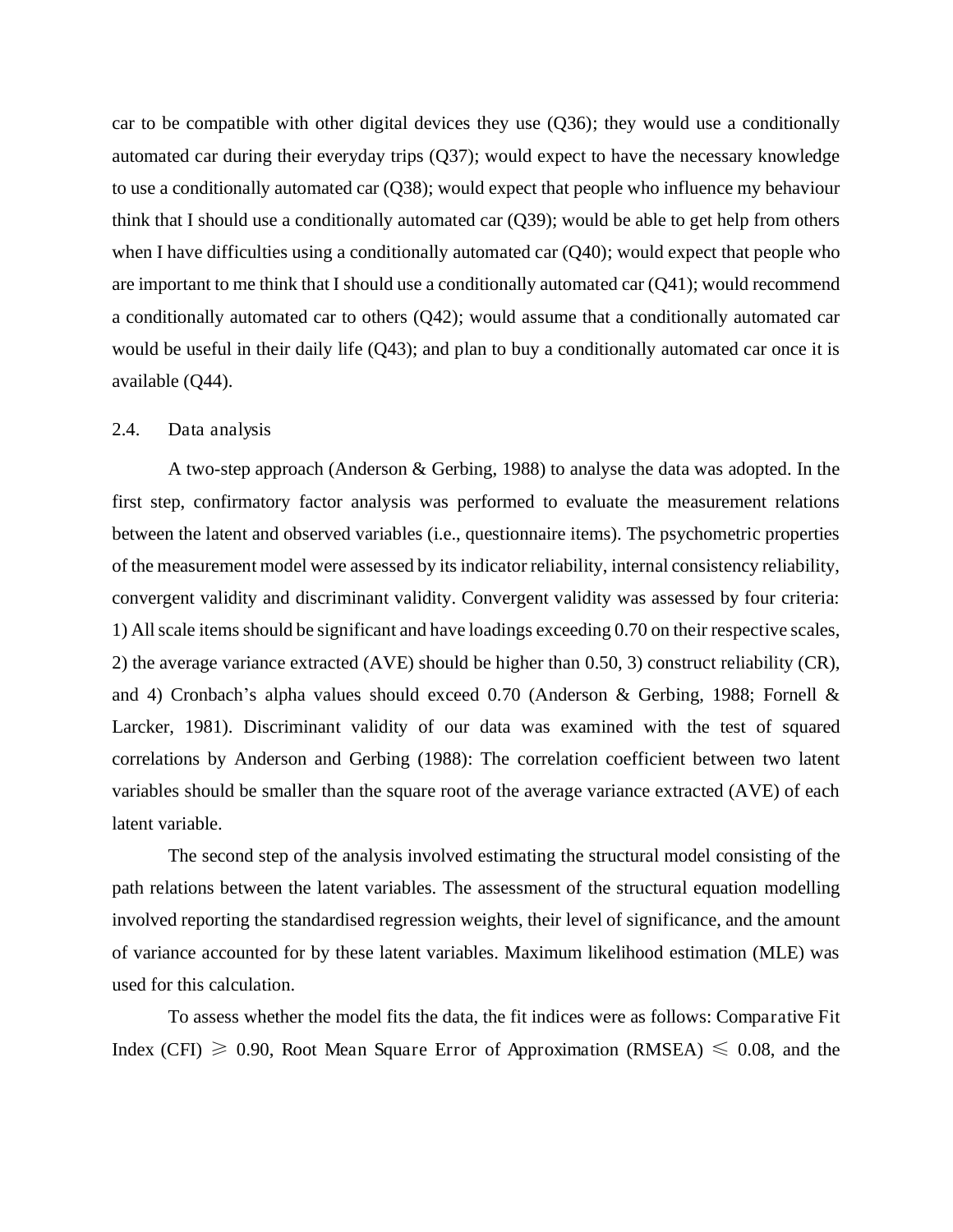Standardised Root Mean Square Residual (SRMR)  $\leq 0.06$  (Hair et al., 2014; Hooper, Coughlan, & Mullen, 2008; Hu & Bentler, 2009; Schreiber et al., 2006).

To assess the moderating effects of age, gender and experience with advanced driver assistance systems on the relationships between the UTAUT constructs performance and effort expectancy, social influence, facilitating conditions, hedonic motivation, and behavioural intention, we created mean-centered product-terms of age, gender, and vehicle experience and the UTAUT predictor constructs, respectively, in line with the literature (Du et al., 2018).

#### 2.5. Data filtering

Data was filtered in two stages. First, the German market institute INNOFACT AG who conducted all the questionnaires, except for the Finnish questionnaire, omitted individuals who indicated that they frequently used all transport modes (Q4), who responded *"I don't know"* to all knowledge questions (Q6–Q10) in order to screen out individuals who had an inaccurate understanding of conditionally automated driving, and who gave inconsistent sociodemographic responses (i.e., being at the age of 20 years old while being retired). To identify frequent car users, individuals were omitted from the sample if they indicated that they rarely used the private car (without carsharing and rental cars), and carsharing and rental cars as driver (i.e., responded with *"almost never"* to these questions), or if they did not provide any response to these questions. In total, there were 8,044 complete questionnaires after omitting individuals in the first data filtering stage. Second, we excluded individuals if they did not respond to one or more of our latent constructs measured by questions Q13–Q44. The second data filtering stage resulted in the removal of 845 individuals, leaving responses from 7,199 individuals for the analysis.

# **3. Results**

#### 3.1. Respondents

An overview of respondents' socio-demographic profile, frequency of car use, and their experience with driving assistance systems is given in Table 2 in the supplementary material.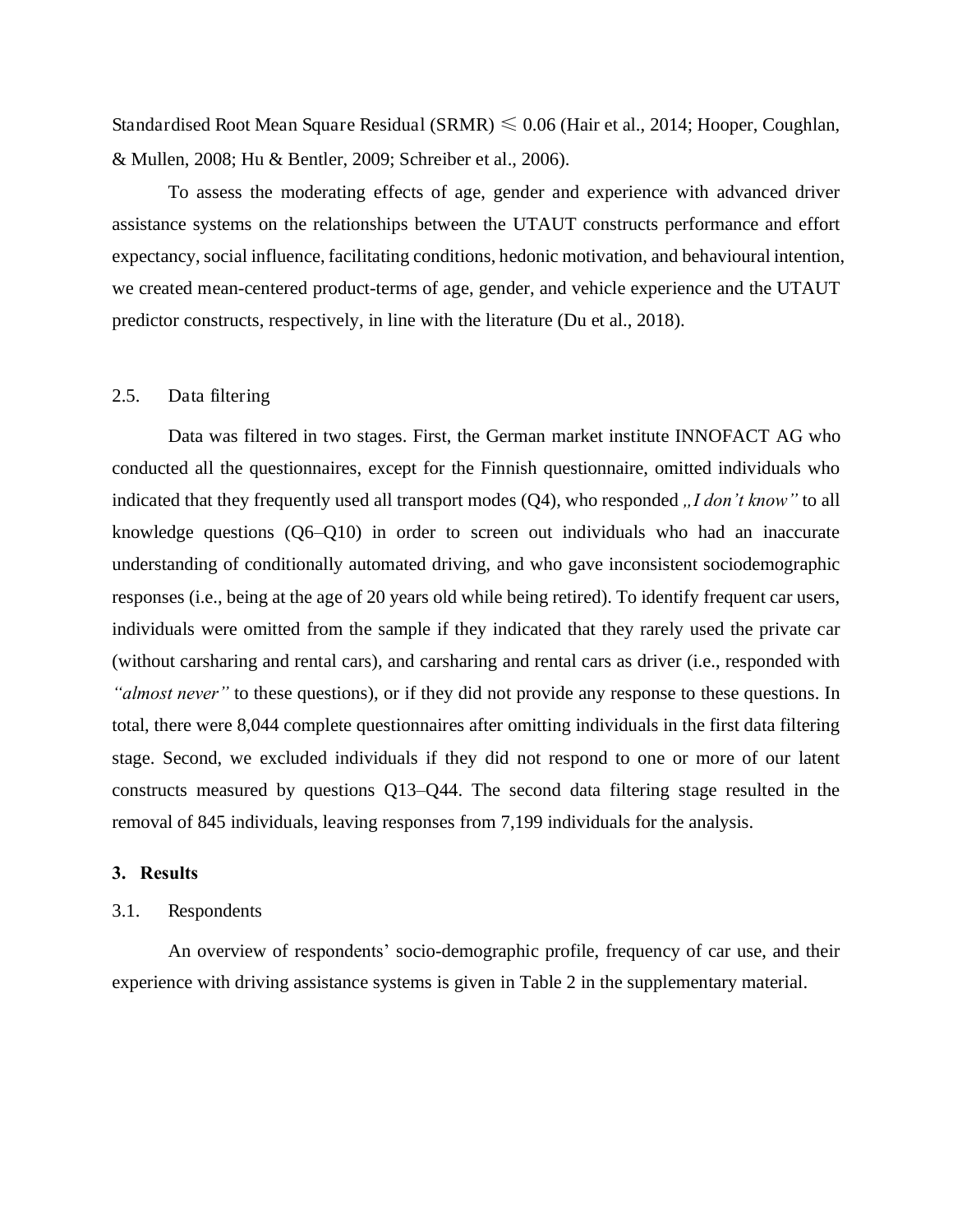#### 3.2. Ratings of attitudinal questions

The means, standard deviations and frequency distributions of the attitudinal questions that are the focus of the present study are given in Table 1. The highest ratings were obtained for items pertaining to the ease of use of automated vehicles. The highest mean rating was obtained for respondents' belief that a conditionally automated car would be easy to use  $(Q25, M = 3.78, SD =$ 0.96, on a scale from strongly disagree (1) to strongly agree (5)), and that they could acquire the necessary knowledge to use a conditionally automated car  $(Q34, M = 3.78, SD = 1.00)$ . The second- and third-highest mean ratings were obtained for respondents' belief that learning how to use a conditionally automated car would be easy for them  $(Q24, M = 3.73, SD = 0.97)$ , and that they would expect to have the necessary knowledge to use a conditionally automated car (Q38, **M**  $= 3.63$ , SD  $= 1.04$ ).

The lowest ratings were obtained for items pertaining to the social influence and willingness to buy a conditionally automated car. The lowest rating  $(Q44, M = 2.77, SD = 1.19)$ was obtained for respondents' willingness to buy a conditionally automated car. As shown by the frequency distribution underlying Q44, only 27.92% of respondents agreed with the statement capturing their intention to use a conditionally automated car. In contrast, a higher mean rating was obtained for using a conditionally automated car assuming respondents' access to it (Q33, **M**  $= 3.53$ , SD = 1.15), with 60.15% of respondents agreeing with this statement.

The second-lowest rating was obtained for respondents' belief that people who are important to them think that they should use a conditionally automated car  $(Q41, M = 2.97, SD =$ 1.11).

The third-lowest rating was obtained for respondents' belief that people who influence their behaviour think that they should use a conditionally automated car  $(Q39, M = 3.02, SD = 1.11)$ .

A moderate rating was obtained for using the time the conditionally automated car is driving for other activities (Q21,  $M = 3.05$ , SD = 1.15), with 44% of respondents indicating that they would like to spend the time in a conditionally automated car for secondary eyes-off road activities. As shown by Table 2, the three most preferred activities included talking to fellow travelers; surfing the internet, watching videos or TV shows; and observing the landscape, with 45%, 43% and 42% of respondents favouring these types of activities, respectively.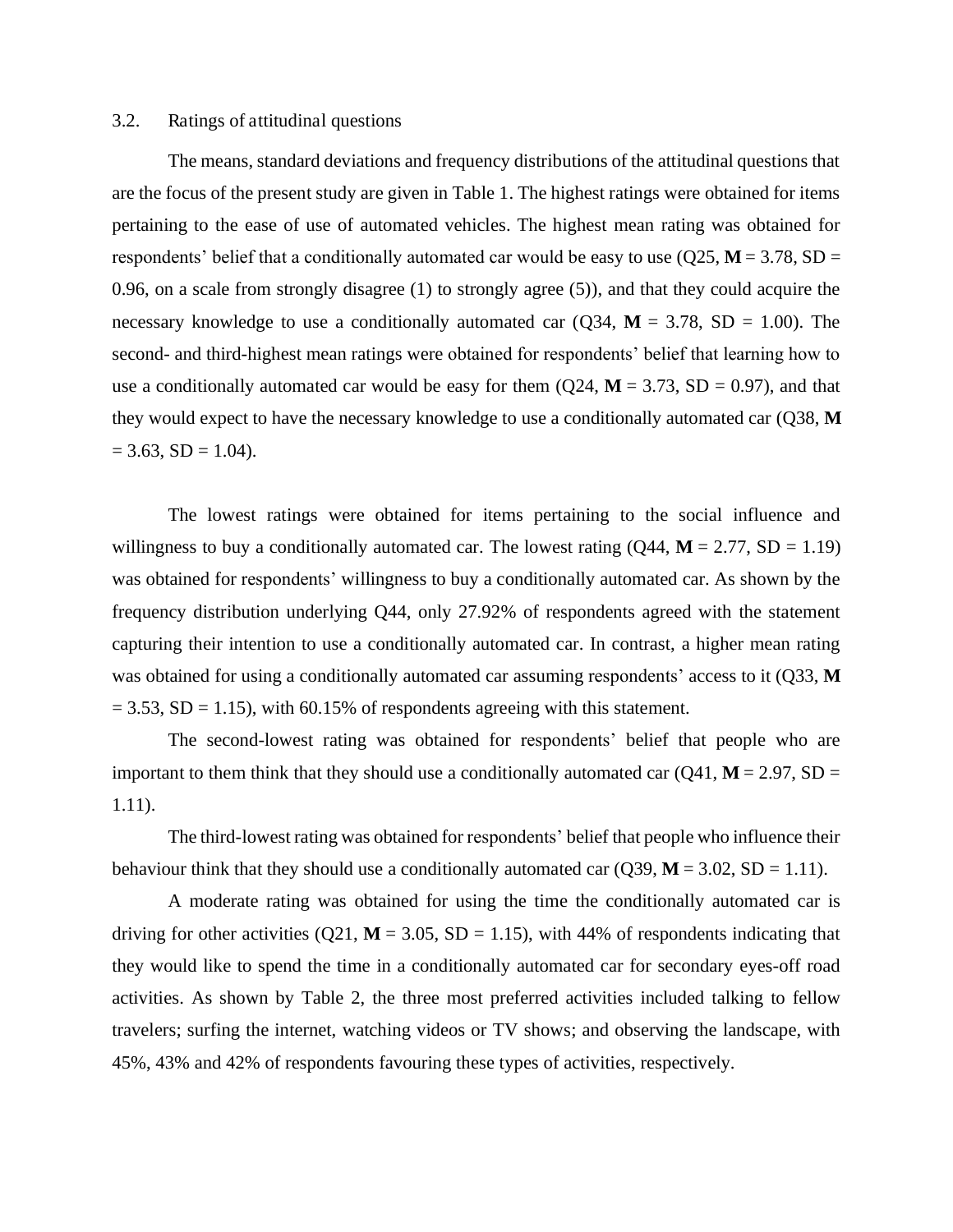Table 1. Descriptive statistics (i.e., means (**M**), standard deviations (SD), frequencies). The number of respondents for all questions is 7,199. Questions are presented in descending order according to their means to identify highest, moderate, and lowest mean ratings.

| <b>Question</b>                                                                                                       | M    | <b>SD</b> | <b>Frequencies</b>                 |                        |                       |              |                                 |
|-----------------------------------------------------------------------------------------------------------------------|------|-----------|------------------------------------|------------------------|-----------------------|--------------|---------------------------------|
|                                                                                                                       |      |           | <b>Strongly</b><br>disagree<br>(1) | <b>Disagree</b><br>(2) | <b>Neutral</b><br>(3) | Agree<br>(4) | <b>Strongly</b><br>agree<br>(5) |
| Q25: I expect that a conditionally<br>automated car would be easy to use.                                             | 3.78 | 0.96      | 272                                | 401                    | 1475                  | 3563         | 1488                            |
| Q34: I could acquire the necessary<br>conditionally<br>knowledge<br>${\rm to}$<br>use<br>a<br>automated car.          | 3.78 | 1.00      | 327                                | 384                    | 1441                  | 3430         | 1617                            |
| Q24: Learning how to use a conditionally<br>automated car would be easy for me.                                       | 3.73 | 0.97      | 267                                | 422                    | 1738                  | 3312         | 1460                            |
| Q38: I would expect to have the necessary<br>knowledge to use a conditionally<br>automated car.                       | 3.63 | 1.04      | 403                                | 539                    | 1717                  | 3208         | 1332                            |
| Q27: It would be easy for me to become<br>skilful at using a conditionally automated<br>car.                          | 3.59 | 1.02      | 384                                | 523                    | 1970                  | 3110         | 1212                            |
| Q36: I would expect the use of a<br>conditionally automated car to be<br>compatible with other digital devices I use. | 3.54 | 1.07      | 485                                | 569                    | 1947                  | 3004         | 1194                            |
| Q33: Assuming that I had access to a<br>conditionally automated car, I predict that<br>I would use it.                | 3.53 | 1.15      | 620                                | 647                    | 1602                  | 2980         | 1350                            |
| Q26: Using a conditionally automated car<br>would help me reach my destination more<br>comfortably.                   | 3.50 | 1.10      | 534                                | 667                    | 1864                  | 2932         | 1202                            |
| Q28 Using a conditionally automated car<br>would be fun.                                                              | 3.38 | 1.14      | 669                                | 730                    | 2093                  | 2608         | 1099                            |
| Q43: I assume that a conditionally<br>automated car would be useful in my daily<br>life.                              | 3.36 | 1.15      | 689                                | 822                    | 1915                  | 2755         | 1018                            |
| Q37: I would use a conditionally<br>automated car during my everyday trips.                                           | 3.35 | 1.18      | 724                                | 903                    | 1791                  | 2691         | 1090                            |
| Q32: Using a conditionally automated car<br>would be enjoyable.                                                       | 3.34 | 1.16      | 727                                | 781                    | 2034                  | 2622         | 1035                            |
| Q23: Using a conditionally automated car<br>would help me reach my destination more<br>safely.                        | 3.33 | 1.1       | 612                                | 818                    | 2308                  | 2526         | 935                             |
| Q30: Using a conditionally automated car<br>would be entertaining.                                                    | 3.33 | 1.13      | 677                                | 802                    | 2137                  | 2621         | 962                             |
| Q22: I expect that a conditionally<br>automated car would be useful in meeting<br>my daily mobility needs.            | 3.31 | 1.17      | 763                                | 923                    | 1801                  | 2732         | 980                             |
| Q40: I would be able to get help from<br>others when I have difficulties using a<br>conditionally automated car.      | 3.31 | 1.03      | 513                                | 847                    | 2443                  | 2723         | 673                             |
| Q31: I intend to use a conditionally<br>automated car in the future.                                                  | 3.19 | 1.17      | 879                                | 848                    | 2366                  | 2245         | 861                             |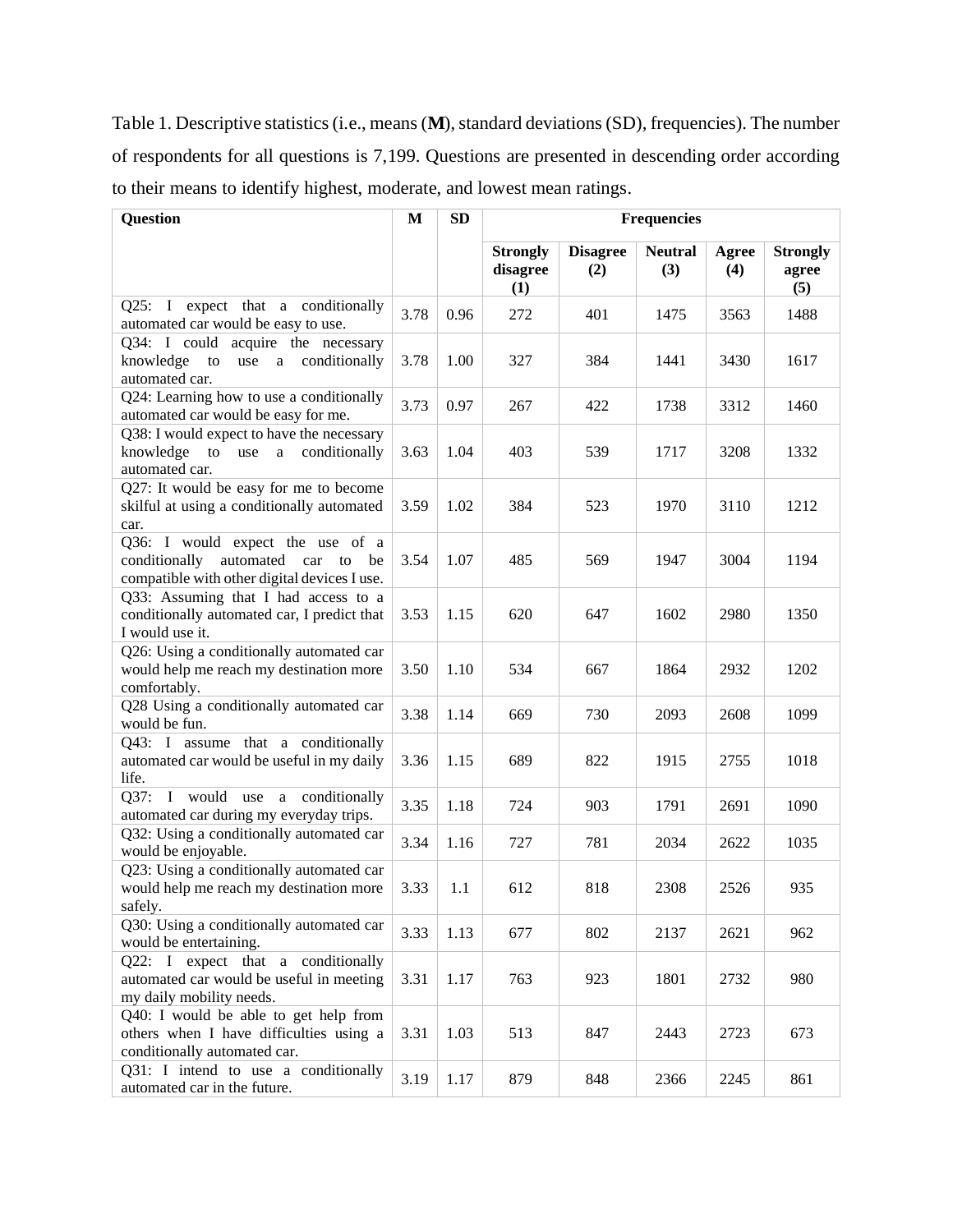| Q42: I would recommend a conditionally<br>automated car to others.                                                                               | 3.16 | 1.13 | 824  | 862  | 2612 | 2111 | 790 |
|--------------------------------------------------------------------------------------------------------------------------------------------------|------|------|------|------|------|------|-----|
| $Q35$ : I plan to use a conditionally<br>automated car in adverse<br>weather<br>conditions such as during heavy rain or<br>fog, and in darkness. | 3.16 | 1.21 | 899  | 1134 | 2008 | 2238 | 920 |
| Q17: I would use the time during which a<br>conditionally automated car is driving for<br>other activities.                                      | 3.05 | 1.15 | 838  | 1464 | 1983 | 2307 | 607 |
| Q29: I assume that people whose opinions<br>I value would prefer that I use a<br>conditionally automated car.                                    | 3.05 | 1.09 | 815  | 1082 | 2813 | 1893 | 596 |
| Q39: I expect that people who influence<br>my behaviour think that I should use a<br>conditionally automated car.                                | 3.02 | 1.11 | 847  | 1225 | 2703 | 1809 | 615 |
| Q41: I expect that people who are<br>important to me think that I should use a<br>conditionally automated car.                                   | 2.97 | 1.11 | 920  | 1232 | 2686 | 1836 | 525 |
| $Q44$ : I plan to buy a conditionally<br>automated car once it is available.                                                                     | 2.77 | 1.19 | 1422 | 1365 | 2402 | 1488 | 522 |

Table 2. Preference for engagement in eyes-off-road activities (Q17b\_1–Q17b\_10) sorted in descending order by the number of respondents (n) selecting the activity

| <b>Activities</b>                                                                                        | n          |
|----------------------------------------------------------------------------------------------------------|------------|
| Q17b_2: Talking to my fellow travellers                                                                  | 1382 (45%) |
| Q17b <sub>_3</sub> : Surfing the internet, watching videos or TV shows                                   | 1334 (43%) |
| Q17b_7: Observing the landscape                                                                          | 1300 (42%) |
| Q17b <sub>_8</sub> : Relaxing and resting                                                                | 1032 (33%) |
| Q17b_6: Eating and drinking                                                                              | 942 (30%)  |
| Q17b_5: Socialising with friends or family (e.g., write messages, make phone calls, use social<br>media) | 824 (27%)  |
| Q17b_10: Working                                                                                         | 528 (17%)  |
| Q17b_9: Reading a book                                                                                   | 457 (15%)  |
| Q17b_1: Taking care of children                                                                          | 441 15%)   |
| Q17b_4: Playing games (e.g., video or board games)                                                       | 303 (10%)  |

Note: Only respondents who indicated in Q17 that they would like to use the time the conditionally automated car is driving for other activities were allowed to respond to questions corresponding to Q17b. Respondents could select a maximum number of three activities. In total, 8,543 responses were collected.

# 3.3. Results of confirmatory factor analysis

The results of the confirmatory factor analysis are shown in Table 3. Model fit parameters were acceptable for all latent variables (CFI =  $0.98 \ge 0.95$ , RMSEA =  $0.03 \le 0.06 \le 0.08$ , SRMR =  $0.02 \le 0.06$ ) with the exception of the chi-square statistic, which has exceeded the recommended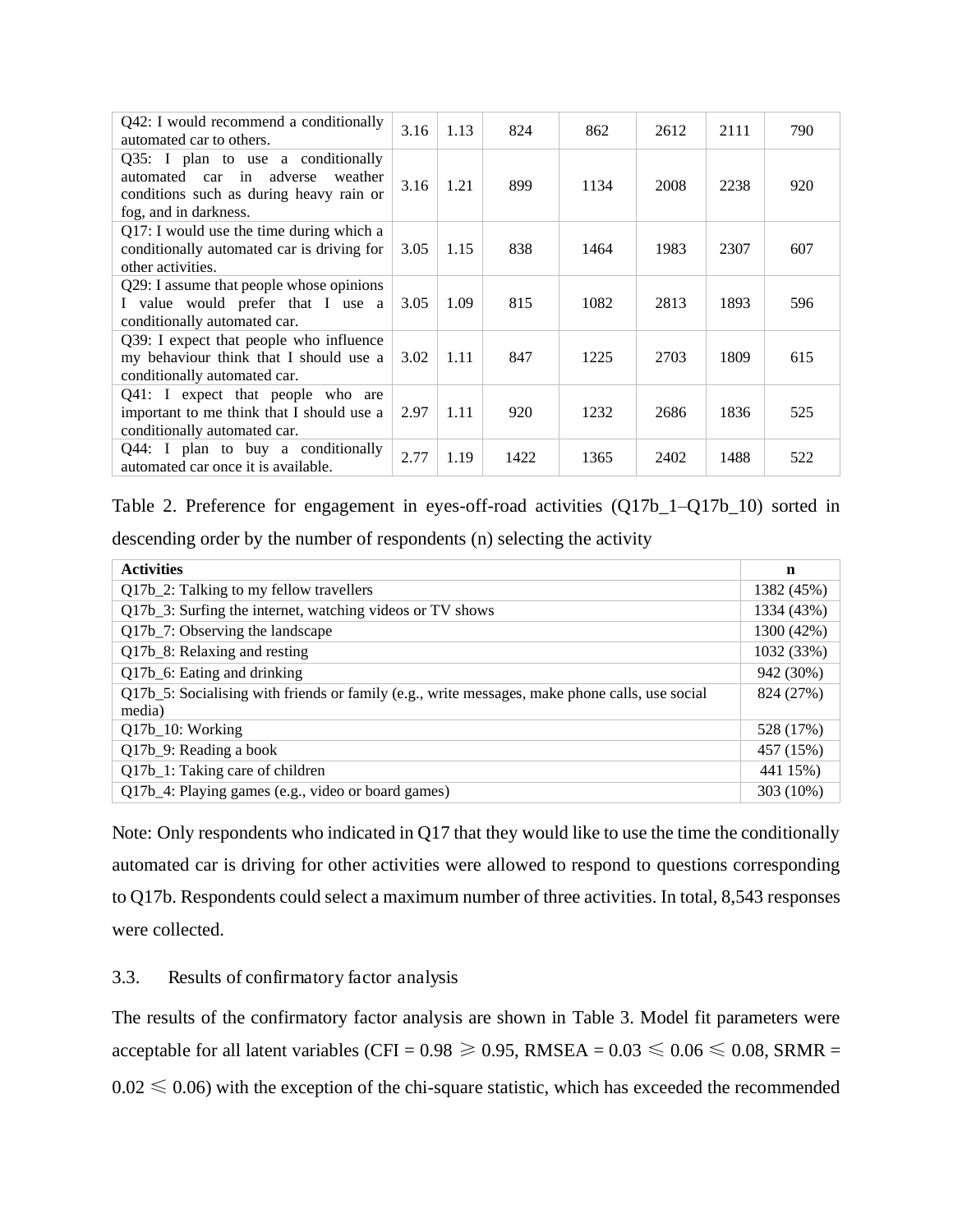threshold of 3 (i.e.,  $x_2 = 27.43$ ). However, the chi-square statistic is sensitive to sample size, implying that a value larger than 3 is usually expected with larger sample sizes (Hair et al., 2014). The items PE3–PE4, EE1–EE2, HM1 and HM3, SI1–SI2, FC1 and FC3, BI1 and BI5 were maintained in the analysis as their loadings exceeded the threshold of 0.7. The remaining items were omitted from the analysis due to factor loadings that were lower than 0.7, and high interconstruct correlations. The constructs demonstrated sufficient internal consistency reliability as shown by the Cronbach's alpha and composite reliability values, which were both higher than 0.7. Average variance extracted values (AVE) were higher than 0.5 for all latent variables. As shown by Table 4, discriminant validity is acceptable for all latent variables: The Pearson correlation coefficients between two constructs do not exceed the square root of the AVE, are smaller than 0.80, and the variance inflation factors (VIF) for all constructs are below the recommended cutoff value of 3, suggesting the absence of substantial multicollinearity (Garson, 2012; Hair et al., 2014).

| Latent<br>variable | <b>Observed variable</b>                                                                                          | Ã                                                                                              | α    | <b>CR</b> | <b>AVE</b> |  |  |
|--------------------|-------------------------------------------------------------------------------------------------------------------|------------------------------------------------------------------------------------------------|------|-----------|------------|--|--|
|                    |                                                                                                                   |                                                                                                | 0.83 | 0.83      | 0.84       |  |  |
|                    | PE1: I would use the time during which a<br>conditionally automated car is driving for<br>other activities (Q14). | Omitted from analysis due to factor loadings<br>$< 0.70$ and high inter-construct correlations |      |           |            |  |  |
| Performance        | PE2: I expect that a conditionally automated car<br>would be useful in meeting my daily<br>mobility needs (Q22).  | Omitted from analysis due to factor loadings<br>$< 0.70$ and high inter-construct correlations |      |           |            |  |  |
| expectancy<br>(PE) | PE3: Using a conditionally automated car<br>would help me reach my destination more<br>safely $(Q23)$ .           | 0.83                                                                                           |      |           |            |  |  |
|                    | PE4: Using a conditionally automated car<br>would help me reach my destination more<br>comfortably (Q26).         | 0.85                                                                                           |      |           |            |  |  |
|                    | PE5: I assume that a conditionally automated<br>car would be useful in my daily life (Q43).                       | Omitted from analysis due to factor loadings<br>$< 0.70$ and high inter-construct correlations |      |           |            |  |  |

Table 3. Results of confirmatory factor analysis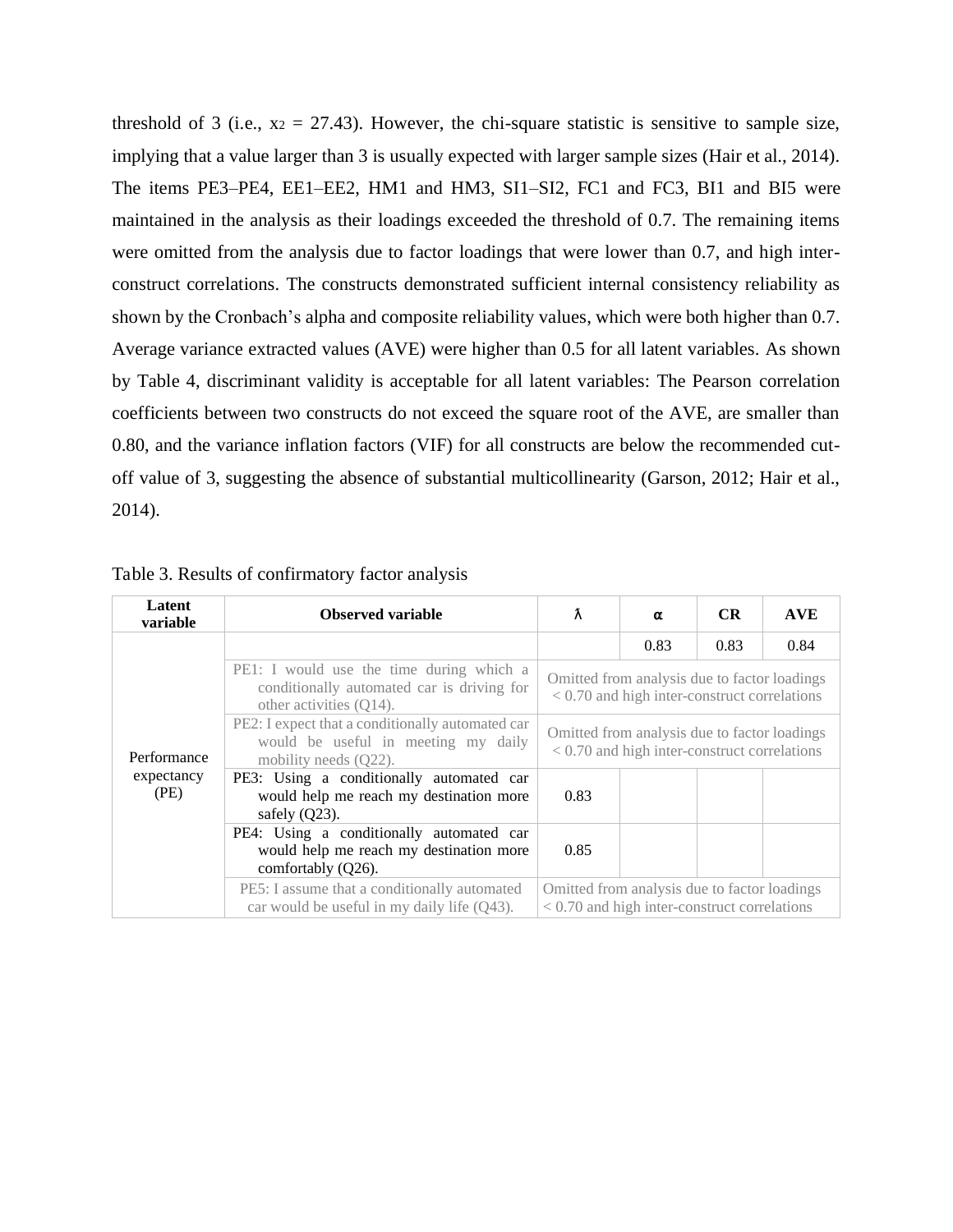|                                                                                                                       |                                                                                                                                                     |                                                                                                | 0.77 | 0.78 | 0.80 |
|-----------------------------------------------------------------------------------------------------------------------|-----------------------------------------------------------------------------------------------------------------------------------------------------|------------------------------------------------------------------------------------------------|------|------|------|
| Effort                                                                                                                | EE1: Learning how to use a conditionally<br>automated car would be easy for me (Q24).                                                               | 0.75                                                                                           |      |      |      |
| expectancy                                                                                                            | EE2: I expect that a conditionally automated car<br>would be easy to use $(Q25)$ .                                                                  | 0.83                                                                                           |      |      |      |
|                                                                                                                       | EE3: It would be easy for me to become skillful<br>at using a conditionally automated car.<br>$(Q27)$ .                                             | Omitted from analysis due to factor loadings<br>< 0.70 and high inter-construct correlations   |      |      |      |
|                                                                                                                       |                                                                                                                                                     |                                                                                                | 0.80 | 0.80 | 0.82 |
| Hedonic                                                                                                               | HM1: Using a conditionally automated car<br>would be fun (Q28).                                                                                     | 0.77                                                                                           |      |      |      |
| (HM)                                                                                                                  | HM2: Using a conditionally automated car<br>would be entertaining (Q30).                                                                            | Omitted from analysis due to factor loadings<br>< 0.70 and high inter-construct correlations   |      |      |      |
|                                                                                                                       | HM3: Using a conditionally automated car<br>would be enjoyable (Q32).                                                                               | 0.86                                                                                           |      |      |      |
|                                                                                                                       |                                                                                                                                                     |                                                                                                | 0.80 | 0.80 | 0.81 |
|                                                                                                                       | SI1: I assume that people whose opinions I<br>value would prefer that I use a conditionally<br>automated car (Q29).                                 | 0.86                                                                                           |      |      |      |
| (EE)<br>motivation<br>Social<br>influence (SI)<br>Facilitating<br>conditions<br>(FC)<br>Behavioural<br>intention (BI) | SI2: I expect that people who influence my<br>behaviour think that I should use a<br>conditionally automated car (Q39).                             | 0.76                                                                                           |      |      |      |
|                                                                                                                       | SI3: I expect that people who are important to<br>me think that I should use a conditionally<br>automated car (Q41).                                | Omitted from analysis due to factor loadings<br>$< 0.70$ and high inter-construct correlations |      |      |      |
|                                                                                                                       | SI4: I would recommend a conditionally<br>automated car to others (Q42).                                                                            | Omitted from analysis due to factor loadings<br>$< 0.70$ and high inter-construct correlations |      |      |      |
|                                                                                                                       |                                                                                                                                                     |                                                                                                | 0.78 | 0.78 | 0.80 |
|                                                                                                                       | FC1: I could acquire the necessary knowledge<br>to use a conditionally automated car (Q34).                                                         | 0.82                                                                                           |      |      |      |
|                                                                                                                       | FC2: I would expect the use of a conditionally<br>automated car to be compatible with other<br>digital devices I use (Q36).                         | Omitted from analysis due to factor loadings <<br>0.70 and high inter-construct correlations   |      |      |      |
|                                                                                                                       | FC3: I would expect to have the necessary<br>knowledge to use a conditionally automated<br>$car(Q38)$ .                                             | 0.77                                                                                           |      |      |      |
|                                                                                                                       | FC4: I would be able to get help from others<br>when I have<br>difficulties<br>using<br>a<br>conditionally automated car (Q40).                     | Omitted from analysis due to factor loadings<br>$< 0.70$ and high inter-construct correlations |      |      |      |
|                                                                                                                       |                                                                                                                                                     |                                                                                                | 0.83 | 0.83 | 0.85 |
|                                                                                                                       | BI1: I intend to use a conditionally automated<br>car in the future $(Q31)$ .                                                                       | 0.88                                                                                           |      |      |      |
|                                                                                                                       | BI2: Assuming that I had access to a<br>conditionally automated car, I predict that I<br>would use it $(Q33)$ .                                     | Omitted from analysis due to factor loadings<br>$< 0.70$ and high inter-construct correlations |      |      |      |
|                                                                                                                       | BI3: I plan to use a conditionally automated car<br>in adverse weather conditions such as<br>during heavy rain or fog, and in darkness<br>$(Q35)$ . | Omitted from analysis due to factor loadings<br>$< 0.70$ and high inter-construct correlations |      |      |      |
|                                                                                                                       | BI4: I would use a conditionally automated car<br>during my everyday trips (Q37).                                                                   | Omitted from analysis due to factor loadings<br>$< 0.70$ and high inter-construct correlations |      |      |      |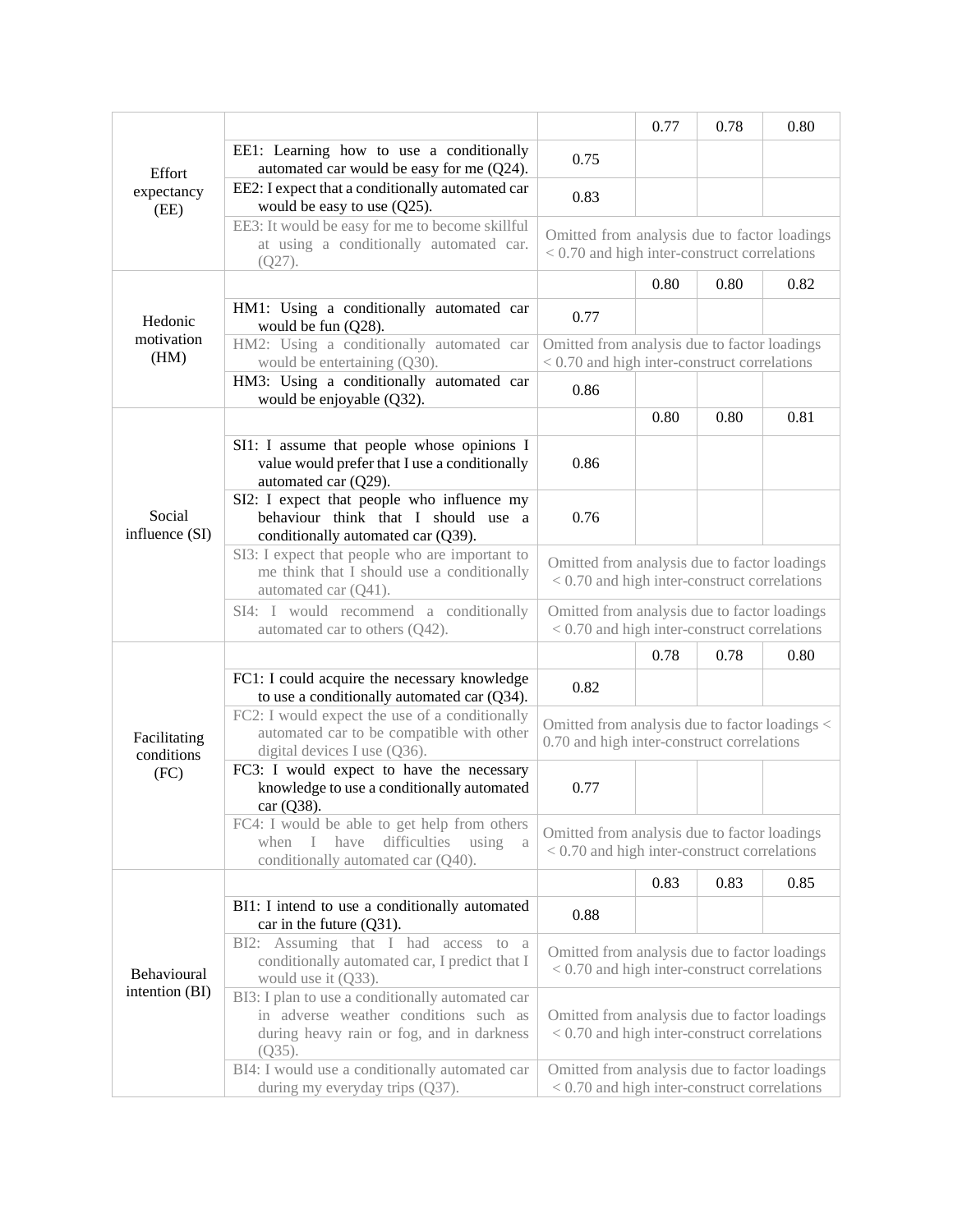|                | BI5: I plan to buy a conditionally automated car<br>once it is available (Q44). | 0.81  |  |  |
|----------------|---------------------------------------------------------------------------------|-------|--|--|
| <b>CFI</b>     |                                                                                 | 0.981 |  |  |
| <b>RMSEA</b>   |                                                                                 | 0.060 |  |  |
| <b>SRMR</b>    |                                                                                 | 0.021 |  |  |
| X <sub>2</sub> |                                                                                 | 27.67 |  |  |

Note: Measurement of the UTAUT constructs were used from Xu et al. (2018) and Venkatesh et al. (2012) and adjusted to the context of this study.

 $\lambda$  = Lambda, factor loading;  $\alpha$  = Cronbach's alpha, internal consistency measure; CR = Construct reliability, internal consistency measure; AVE = average variance extracted, summary measure of convergence among observed variables representing a latent variable; VIF = variance inflation factor, measure of multicollinearity (Hair et al., 2014)

| <b>Construct</b>                  | <b>Performance</b><br>expectancy | <b>Effort</b><br>expectancy | <b>Social</b><br>influence | <b>Facilitating</b><br>conditions | <b>Hedonic</b><br>motivation | <b>Behavioural</b><br>intention |
|-----------------------------------|----------------------------------|-----------------------------|----------------------------|-----------------------------------|------------------------------|---------------------------------|
| <b>Performance</b><br>expectancy  | 0.92                             |                             |                            |                                   |                              |                                 |
| <b>Effort</b><br>expectancy       | 0.59                             | 0.88                        |                            |                                   |                              |                                 |
| <b>Social</b><br>influence        | 0.64                             | 0.46                        | 0.90                       |                                   |                              |                                 |
| <b>Facilitating</b><br>conditions | 0.56                             | 0.73                        | 0.42                       | 0.89                              |                              |                                 |
| <b>Hedonic</b><br>motivation      | 0.76                             | 0.59                        | 0.64                       | 0.55                              | 0.90                         |                                 |
| <b>Behavioural</b><br>intention   | 0.72                             | 0.54                        | 0.70                       | 0.51                              | 0.73                         | 0.92                            |

Table 4. Inter-construct correlation matrix

Note: The diagonal values represent the square root of the average variance extracted (AVE) of the constructs. The below diagonal values represent the coefficients of the Pearson correlation between two constructs. Sufficient discriminant validity is provided if the square root of the AVE exceeds the correlation coefficients.

# 3.4. Results of structural equation modeling

The results of the structural equation modelling are shown in Table 5. The model fit was acceptable except for the chi-square statistic (see Section 3.3.). The majority of our hypotheses was supported. Age and gender had negative, yet small  $( $0.10$ ), effects on behavioural intention, respectively. To$ examine the differences between males and females regarding the behavioural intention to use conditionally automated cars, we computed Pearson's chi-squared tests (see Table 6). As shown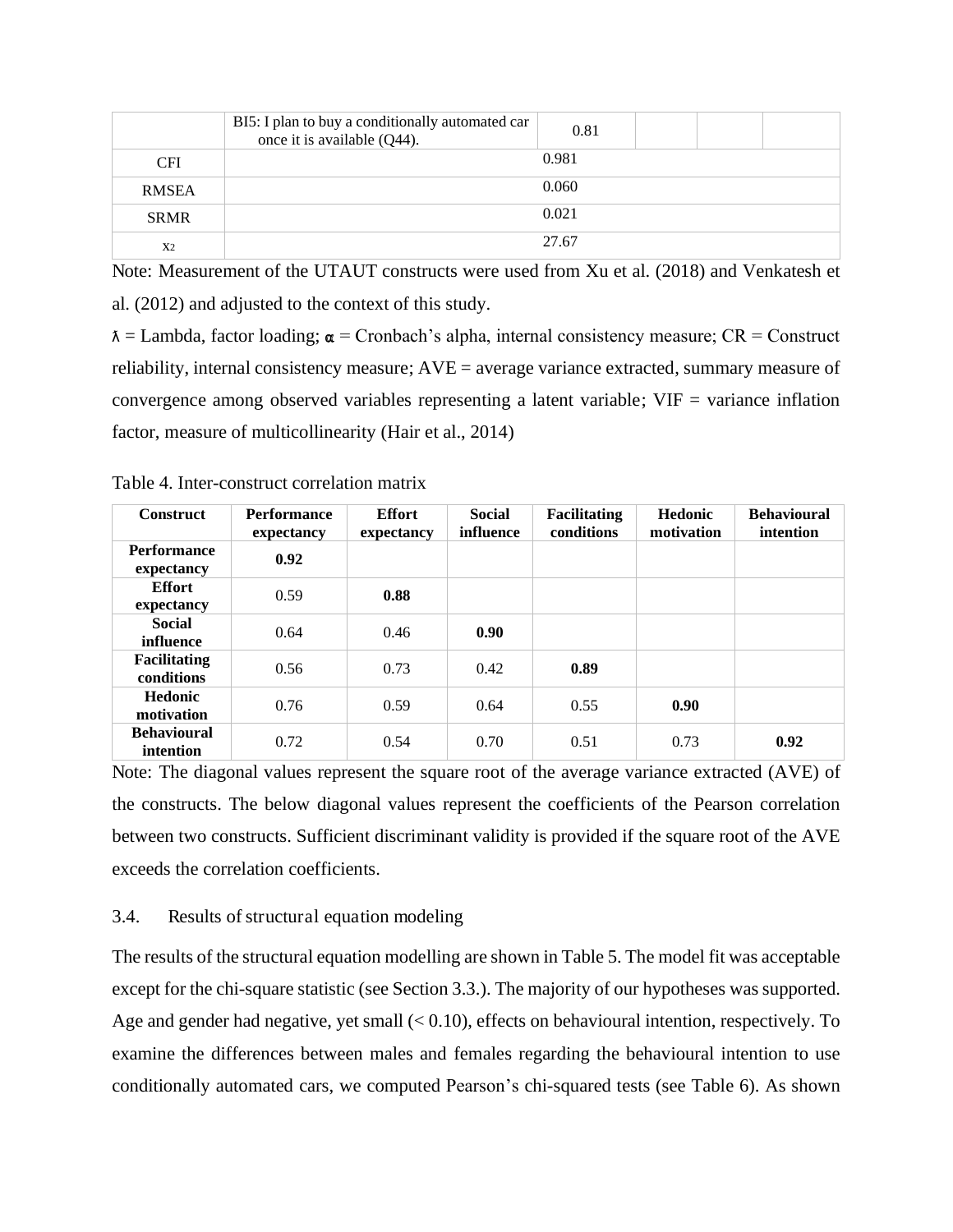by Table 6, all differences between males and females regarding the behavioural intention to use conditionally automated cars were significant. Males are more likely than females to intend to use conditionally automated cars. Age, gender, and experience with driver assistance systems did not moderate the relationships between performance and effort expectancy, social influence, facilitating conditions, and hedonic motivation, and behavioural intention.

Table 5. Results of structural equation modelling; significant structural path relations between latent variables, socio-demographics and experience with driver assistance systems  $(\beta)$ , variance explained (R2), and model fit parameters

| <b>Hypothetical path</b>                         |                         | Model 1            | Model 2            |  |
|--------------------------------------------------|-------------------------|--------------------|--------------------|--|
| Independent                                      | <b>Dependent</b>        | Effect $\beta$ &   | Effect $\beta$ &   |  |
| variable                                         | variable                | significance level | significance level |  |
| <b>UTAUT</b> constructs                          |                         |                    |                    |  |
| Performance expectancy                           |                         | $0.11*$            | $0.14*$            |  |
| Social influence                                 | Behavioural intention   | $0.38***$          | $0.39***$          |  |
| Hedonic motivation                               |                         | $0.50***$          | $0.48***$          |  |
| Facilitating conditions                          | Effort expectancy       | $0.84***$          | $0.84***$          |  |
| Facilitating conditions                          | Hedonic motivation      | $0.39**$           | $0.39***$          |  |
| Social influence                                 | Performance expectancy  | $0.18***$          | $0.18***$          |  |
| Social influence                                 | Facilitating conditions | $0.55***$          | $0.55***$          |  |
| Social influence                                 | Hedonic motivation      | $0.57***$          | $0.57***$          |  |
| Hedonic motivation                               | Effort expectancy       | $0.14***$          | $0.14***$          |  |
| Hedonic motivation                               | Performance expectancy  | $0.70***$          | $0.71***$          |  |
| <b>Experience with driver assistance systems</b> |                         |                    |                    |  |
| <b>Blind Spot Monitoring</b>                     |                         |                    | $0.03*$            |  |
| <b>Automated Emergency</b>                       | Behavioural intention   |                    | $0.04***$          |  |
| <b>Braking</b>                                   |                         |                    |                    |  |
| Socio-demographics                               |                         |                    |                    |  |
| Age                                              | Behavioural intention   |                    | $-0.09***$         |  |
| Gender                                           |                         |                    | $-0.02**$          |  |
| Assessment of model fit                          |                         |                    |                    |  |
|                                                  | <b>CFI</b>              | 0.98               | 0.82               |  |
|                                                  | <b>RMSEA</b>            | 0.06               | 0.05               |  |
|                                                  | <b>SRMR</b>             |                    | 0.04               |  |
|                                                  | $\chi$ <sub>2</sub> /df | 27.67              | 20.69              |  |
|                                                  | $R2$ of BI<br>0.871     |                    | 0.871              |  |
|                                                  | $R_2$ of $PE$           | 0.873              | 0.873              |  |
|                                                  | $R_2$ of $EE$           | 0.917              | 0.917              |  |
|                                                  | R <sub>2</sub> of HM    | 0.722              | 0.723              |  |
|                                                  | $R_2$ of FC             | 0.298              | 0.300              |  |

Note: \*  $p < 0.05$ , \*\*  $p < 0.01$ , \*\*\*  $p < 0.001$ , n.s. = not significant

For experience with driver assistance systems, a dummy variable was created with 1 representing the response categories "I have it and I use it" and "I have it and I don't use it", and 0 representing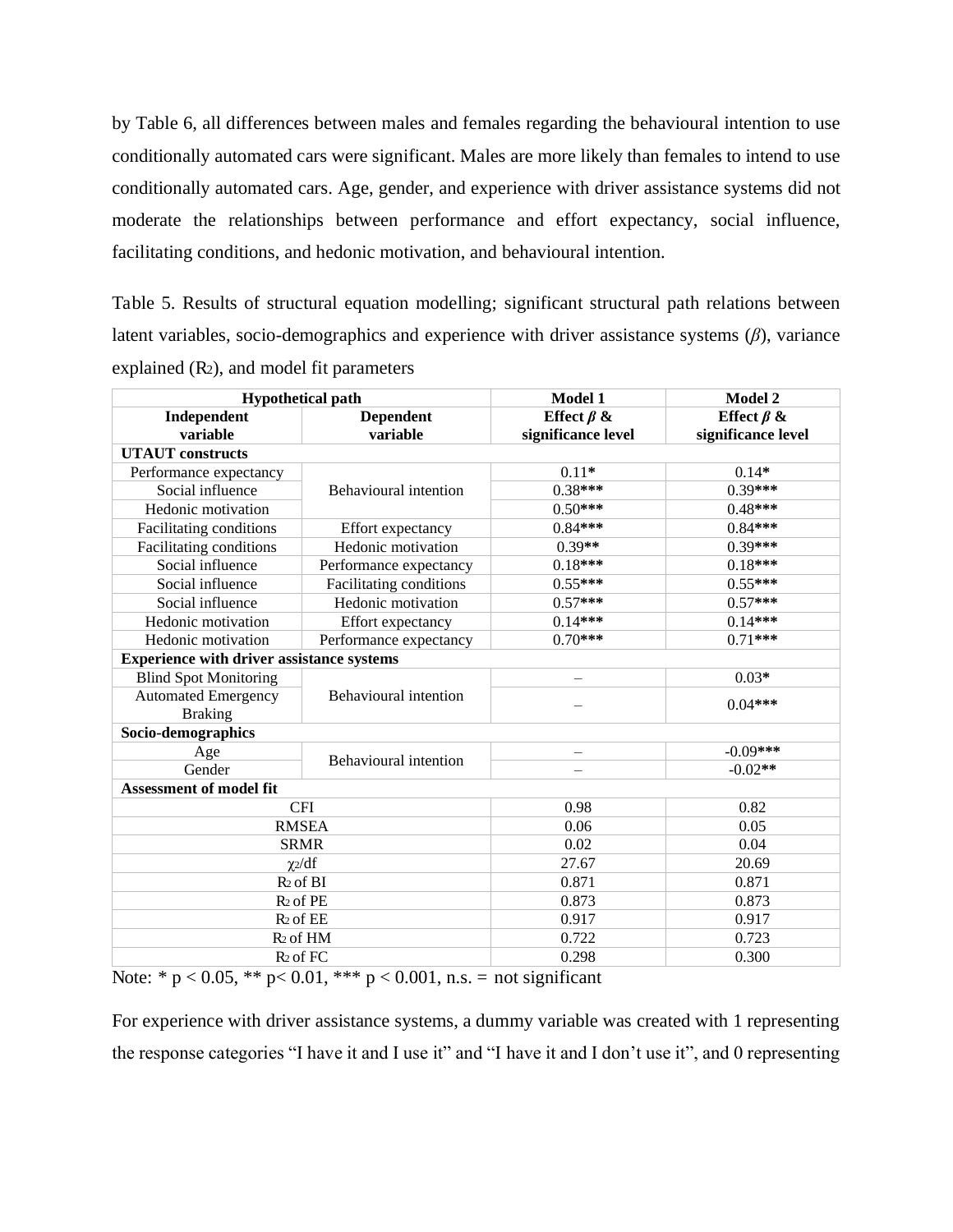the response categories "Don't know if I have it", "I don't have it but I would use it", "I don't have it and I would not use it".

| Latent<br>variable                       | <b>Observed</b><br>variable | Gender                                                                  | <b>Strongly</b><br>disagree<br>(1) | <b>Disagree</b><br>(2) | <b>Neutral</b><br>(3) | Agree<br>(4) | <b>Strongly</b><br>agree<br>(5) | Chi-square<br>value, df |               |  |
|------------------------------------------|-----------------------------|-------------------------------------------------------------------------|------------------------------------|------------------------|-----------------------|--------------|---------------------------------|-------------------------|---------------|--|
| <b>Behaviour</b><br>al intention<br>(BI) |                             | I intend to use a conditionally automated car in the future (Q31).      |                                    |                        |                       |              |                                 |                         |               |  |
|                                          |                             | Male                                                                    | 653                                | 665                    | 1202                  | 855          | 301                             |                         |               |  |
|                                          |                             | Female                                                                  | 767                                | 698                    | 1196                  | 632          | 220                             |                         |               |  |
|                                          |                             | I plan to buy a conditionally automated car once it is available (Q44). |                                    |                        |                       |              |                                 |                         | 45.02, $8***$ |  |
|                                          |                             | Male                                                                    | 408                                | 401                    | 1158                  | 1207         | 502                             |                         |               |  |
|                                          |                             | Female                                                                  | 469                                | 447                    | 1206                  | 1033         | 358                             |                         |               |  |

Table 6. Results of Pearson's Chi-squared test

Note: \*  $p < 0.05$ , \*\*  $p < 0.01$ , \*\*\*  $p < 0.001$ , n.s. = not significant

# **4. Discussion**

As part of the L3Pilot project, the present study investigated the acceptance of conditionally automated cars among 8,044 car drivers from seven European countries using an online questionnaire. There is a paucity of knowledge on the role of the UTAUT2 constructs performance and effort expectancy, social influence, facilitating conditions and hedonic motivation for the behavioral intention to use conditionally automated cars, and the moderating influences of age, gender and experience with driver assistance systems on these relationships. Previous research on automated vehicle acceptance has not recruited a representative and stratified age- and gender-balanced sample. The present study filled both of these gaps in research and performed the first representative questionnaire study on the acceptance of conditionally automated cars in Europe.

# 4.1. Ratings of questionnaire items

The study revealed that the highest mean rating was obtained for the questionnaire item pertaining to the perceived ease of use of conditionally automated cars, with 70.16% of respondents considering conditionally automated cars easy to use. This result may be counterintuitive as conditionally automated driving may pose excessive demands on the abilities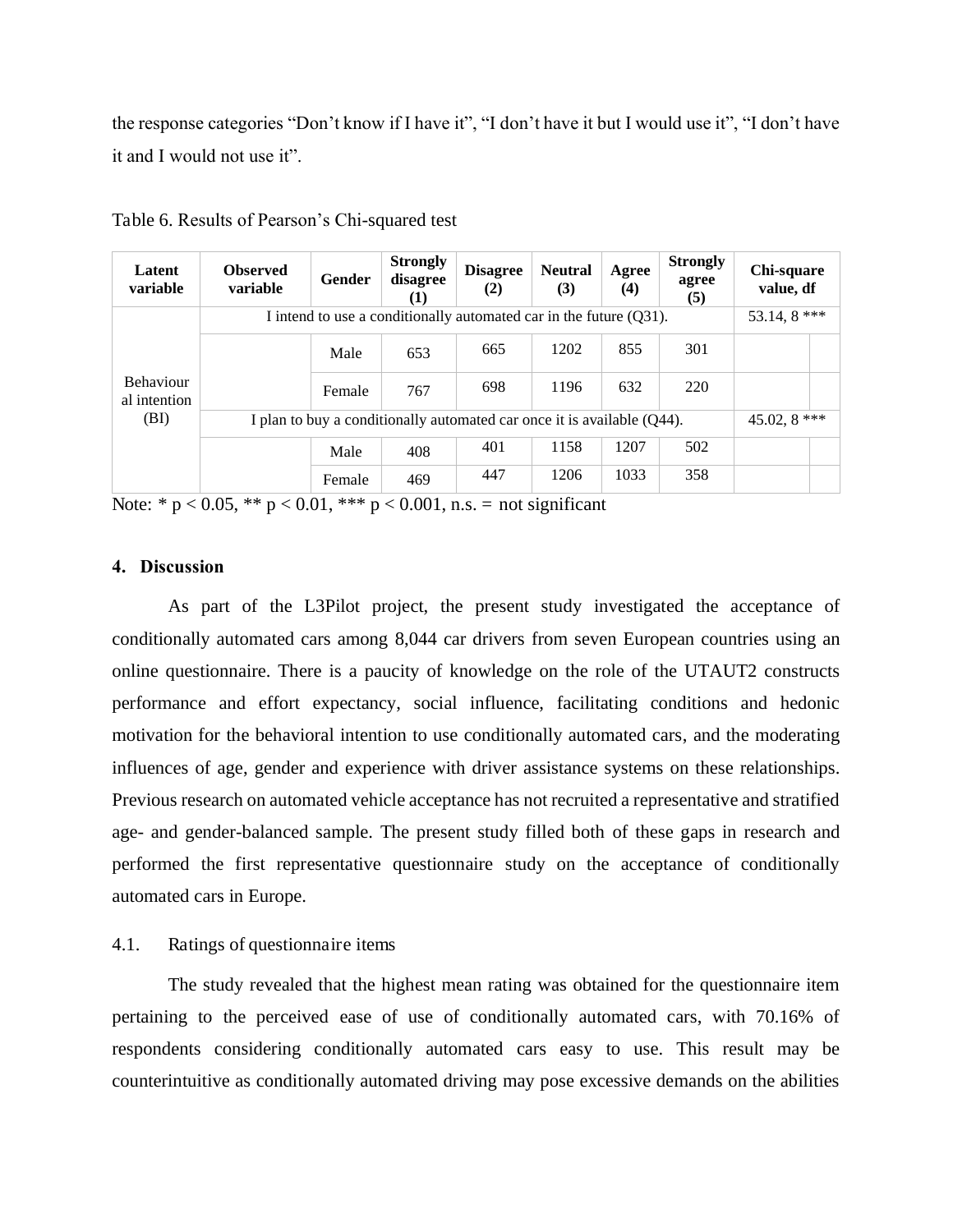of the human driver to safely, comfortably and efficiently take back control from a conditionally automated car. Zeeb, Buchner, and Schrauf (2016) found that the quality of taking over control from a conditionally automated car deteriorated for distracted drivers (i.e., reading a news text and watching a video). Gold et al. (2018), who modelled the take-over performance in conditionally automated cars on the basis of 729 take-over situations, found significant effects of the time budget, traffic density, and experience with take-over situations on drivers' take-over performance, while the engagement in non-driving related activities only accounted for a small amount of variance in the take-over performance. However, the positivity of our respondents towards the perceived ease of use of conditionally automated cars may be explained by their lack of physical exposure to conditionally automated cars, which may make it difficult for them to accurately envision their interaction with these cars.

Second, the items measuring perceived ease of use (i.e., effort expectancy) did not measure the specific take-over situation and interaction with a conditionally automated car but were phrased generically. This means that it is not very clear which associations respondents had with the construct effort expectancy. Davis (1993) posit that perceived ease of use (i.e., effort expectancy) reflects part of the cost of using the system. In line with Davis (1993), we posit that future research should adjust the operationalisation of effort expectancy to the context of conditionally automated driving.

The lowest mean rating was obtained for the questionnaire item pertaining to respondents' willingness to buy a conditionally automated car, with only 27.92% of respondents planning to buy a conditionally automated car once it is available. This finding corresponds with Power (2012) who surveyed 17,400 vehicle owners and found that only 37% of respondents would definitely or probably be interested in purchasing automated driving technology, and with Pfleging, Rang, and Broy (2016) who revealed that 44% of their respondents could imagine buying a highly automated car. In contrast, in our study, a higher mean rating was obtained for the behavioral intention to use conditionally automated cars, implying that the intention to use a conditionally automated car is higher than the intention to buy a conditionally automated car. This finding can be seen with regards to the context of societal and technological changes, among which is the rapid growth of shared mobility services such as car-sharing, bike-sharing, scooter sharing, on-demand ride services, ridesharing and micro-transit (Stocker & Shaheen, 2018). These shared mobility concepts challenge traditional business concepts (Min, So, & Jeong, 2018), posing a threat to the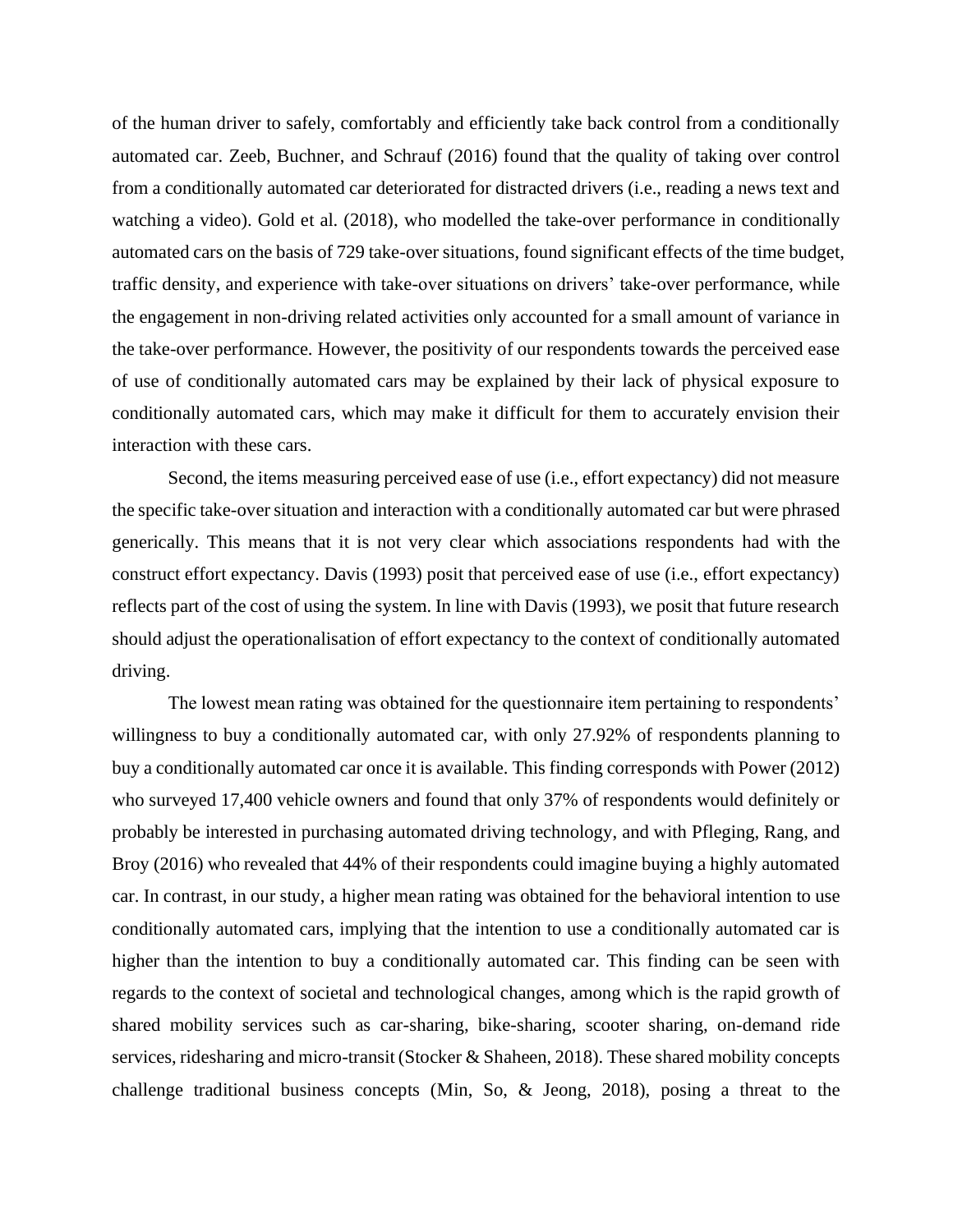competitiveness of the private car, especially in urban environments, where individuals have an increasingly diversified and dense mobility offer at their disposal that is easily accessible, convenient, and affordable.

Interestingly, only 44% of respondents reported a willingness to use the time the conditionally automated car is driving for other activities. The most preferred activities were talking to fellow travellers (45%), surfing the internet, watching TV shows or videos (43%), and observing the landscape (42%). Working was preferred by only 17% of respondents. This finding mirrors the literature, which has shown that respondents favor the engagement in activities that require less attentional resources, and that they can already perform in traditional transport modes (Cunningham et al., 2019; Cyganski et al., 2015; Pfleging et al., 2016). This finding could imply that the possibility to relax and perform lighter activities is a need in conditionally automated driving, implying that the car interior has to be adjusted to accommodate for these activities in line with the reflections of Pfleging et al.  $(2016)$ .

Our finding could be explained with regards to the particular nature of conditionally automated cars. Conditionally automated driving places considerable demands on the sensory, motoric and cognitive state of the human driver (Naujoks et al., 2018). Gold et al. (2018) provide a short review of the driver behaviour in take-over situations that ranges from mode confusion and errors, delayed responses to critical rear-end collision events, and impaired driving performance after automated driving. We posit that the human driver has to direct his/her attentional resources to both the driving environment, the performance of the automated system, and the activity s/he is engaged in. Conditionally automated cars that will be commercialised will have to enable a safe, comfortable and efficient take-over situation, without jeopardising the added benefits that this level of automation entails. If the capability is achieved, the human driver will not have to divide their attentional resources between the driving environment, while also supervising the performance of the automated system, and managing their own activity all at the same time. To be safe, useable and acceptable, the systems that will enter the market will have to enable the driver to comfortably engage in the non-driving related activity, and provide sufficient time for a request to intervene and take over control of the automated system. We recommend future research to investigate the types of activities that drivers of conditionally automated cars can pursue to prevent mental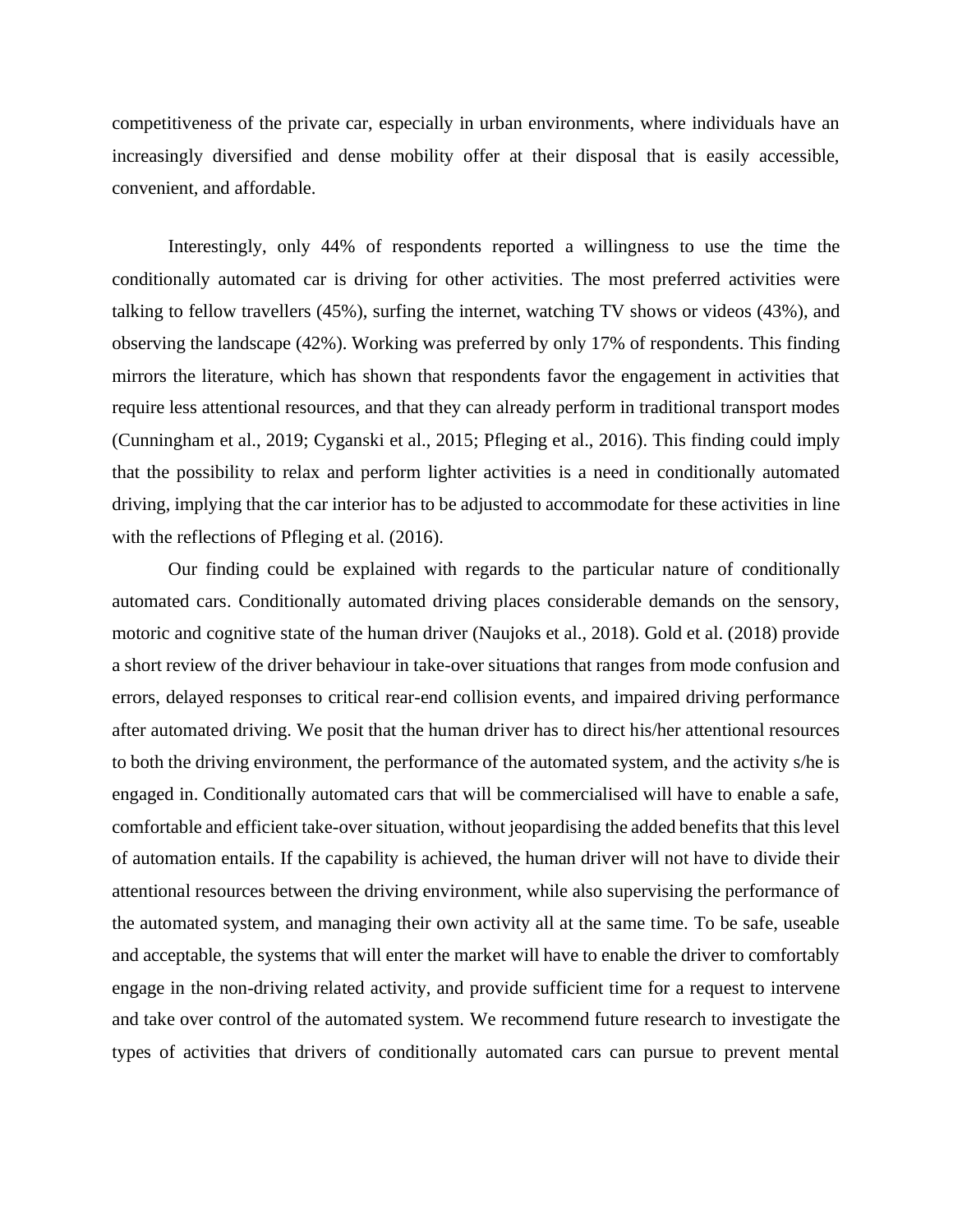overload and underload, and ensure that a drivers' situation awareness matches the requests of the automated car.

## 4.2. Structural equation modelling analysis: UTAUT2 model without moderator effects

Structural equation modelling was performed to examine the effects of the UTAUT constructs performance and effort expectancy, social influence, hedonic motivation, and facilitating conditions on individuals' behavioural intentions to use conditionally automated cars as well as their interrelations.

Hedonic motivation was the strongest predictor of individuals' behavioural intention (H3), implying that individuals who consider conditionally automated cars enjoyable are more likely to intend to use them. This finding corresponds with the study of Madigan et al. (2017) and Nordhoff et al. (under review), which have also identified hedonic motivation as the strongest predictor for the acceptance of driverless public transport. In the studies of Madigan et al. (2017) and Nordhoff et al. (under review), most of the respondents were physically exposed to the automated vehicle they were asked to rate using a questionnaire after their ride with the vehicle. We encourage further research into the hypothesis that the ratings of perceived enjoyment (i.e., hedonic motivation) do not differ before and after the exposure to conditionally automated cars.

The second-strongest predictor of behavioural intention was social influence, implying that individuals who believe that people important to them in their social network appreciate their use of conditionally automated cars are more likely to intend to use them. Performance expectancy was the third-strongest predictor of the behavioural intention to use conditionally automated cars. This means that individuals who consider conditionally automated cars useful are more likely to form positive intentions to use these cars.

In our study, performance expectancy was the weakest predictor of the behavioural intention to use conditionally automated cars, while in previous research performance expectancy was the strongest predictor (Madigan et al., 2016; Panagiotopoulos & Dimitrakopoulos, 2018). As shown by the relatively strong correlation between performance expectancy and hedonic motivation, hedonic motivation may represent some of the effects of performance expectancy on behavioural intention. One explanation for the strong correlation between these two constructs may be the conceptual similarity between performance expectancy and hedonic motivation, which may make it difficult for respondents to clearly discriminate between these constructs. Furthermore,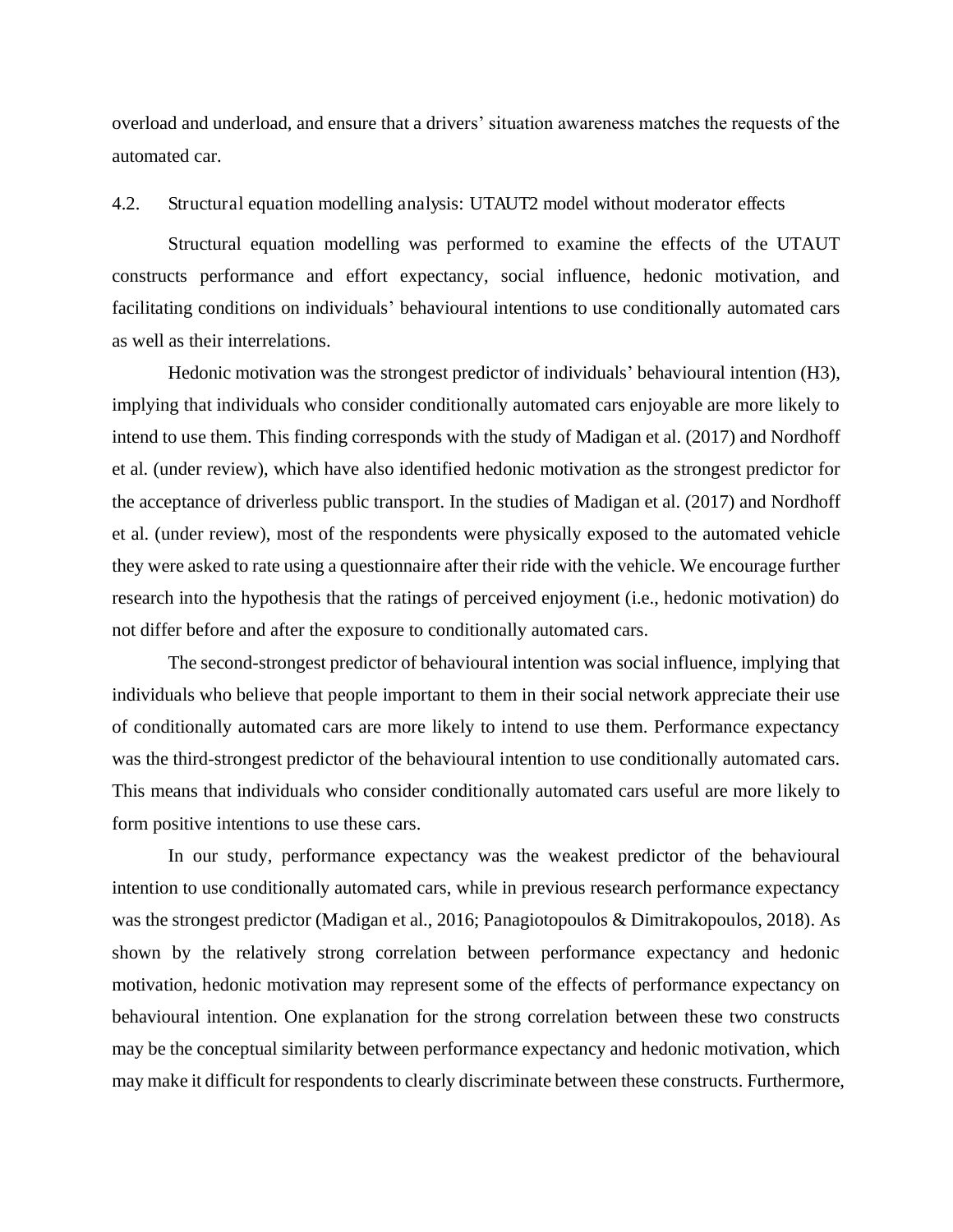the UTAUT constructs are expressed in very generic terms, which leaves ample room for respondents to attach different meaning to them.

Future research should assess whether it is reasonable to develop more specific items as indicators of the UTAUT constructs. It should also be assessed whether the questions pertaining to the UTAUT constructs have the same meaning across countries. It was beyond the scope of this study to examine how the acceptance of conditionally automated cars differs across countries. This will be executed by the authors of the present study in a subsequent study.

Investigating the interrelations between predictors, this study advances our knowledge of the mechanisms to promote the individual beliefs underlying the UTAUT predictor constructs. Social influence was the strongest predictor of hedonic motivation, implying that promoting the use of conditionally automated cars in individual's networks can enhance their perceived enjoyment. Facilitating conditions was the second-strongest predictor of hedonic motivation, implying that the belief of individuals to have the necessary resources to use conditionally automated cars has a positive influence on hedonic motivation. This finding corresponds with Madigan et al. (2017) and Nordhoff et al. (under review) who investigated the acceptance of driverless public transport. Facilitating conditions was the strongest predictor of effort expectancy, followed by hedonic motivation. This implies that individuals who believe to be in possession of the necessary resources and who believe that conditionally automated cars are enjoyable are more likely to consider conditionally automated cars easy to use. Facilitating conditions, in turn, was influenced by social influence, meaning that the perceived capabilities to use conditionally automated cars can be increased by increasing the reliance on the individual's social networks. Effort expectancy was determined by hedonic motivation, implying that the perceived ease of use of conditionally automated cars has a positive influence on the perceived enjoyment.

Hedonic motivation was the strongest predictor of performance expectancy, followed by social influence. This means that individuals who consider conditionally automated cars to be enjoyable and who believe that important people in their social network appreciate the use of conditionally automated cars are more likely to consider them useful.

These findings imply that to enhance the acceptance of conditionally automated driving, promoting the benefits of conditionally automated driving must be clearly demonstrated and promoted by public (e.g., media, policy-makers) and private decision-makers (e.g., manufacturers) in people's everyday lifes and social networks.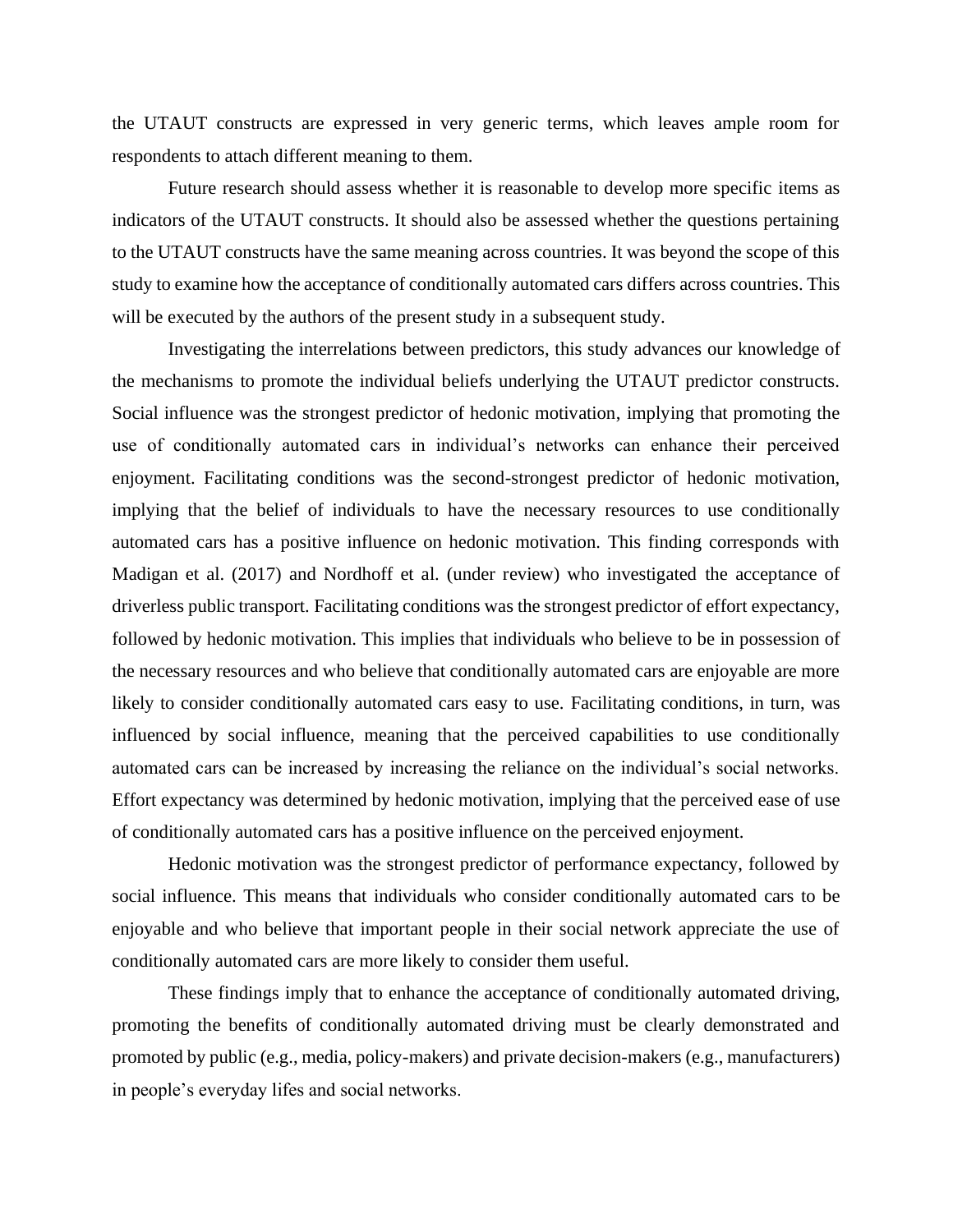# 4.3. Structural equation modelling analysis: UTAUT2 model with moderater effects

In the second structural model, the moderating effects of age, gender and experience with driver assistance systems on the relationships between the UTAUT2 constructs performance and effort expectancy, social influence, hedonic motivation, facilitating conditions, and behavioural intention were investigated. The effects of the moderators on the proposed relationships were not significant. Small  $( $0.10$ ) negative effects of age were found on behavioural intention. This$ suggests that elderly people are less likely than younger people to intend to use conditionally automated cars. Small negative  $( $0.05$ ) effects of gender were found on behavioural intention.$ Pearson's chi-squared test revealed that males were more likely than females to intend to use conditionally automated cars (i.e., behavioural intention). These findings mirror the literature on automated vehicle acceptance in two substantial ways. First, it corresponds with the studies which have shown significant, yet small, effects of age and gender on the factors predicting automated vehicle acceptance, as well as the acceptance construct itself (Kettles & Van Belle, 2019; Kyriakidis, Happee, & De Winter, 2015; Nordhoff et al., 2018). Second, the findings corroborate the more positive attitudes, higher ratings of the perceived usefulness, social norms, and trust of automated vehicles of males than females, which reflects a pattern that has emerged relatively consistently across research studies on automated vehicle acceptance (Rahman et al., 2019; Rice & Winter, 2019).

Small positive  $( $0.05$ ) effects of experience with driver assistance systems were found on$ behavioural intention. Individuals who currently have Blind Spot Monitoring, and Automated Emergency Braking in their cars are more likely to intend to use conditionally automated cars. The effect of Adaptive Cruise Control on the behavioral intention to use conditionally automated cars was not significant. This does not correspond with Kyriakidis et al. (2015) who reported that people who currently use Adaptive Cruise Control would be willing to pay more for automated vehicles, and are more comfortable about driving without a steering wheel. Future research should examine more closely the effect of experience with driver assistance systems that differ in their functionality.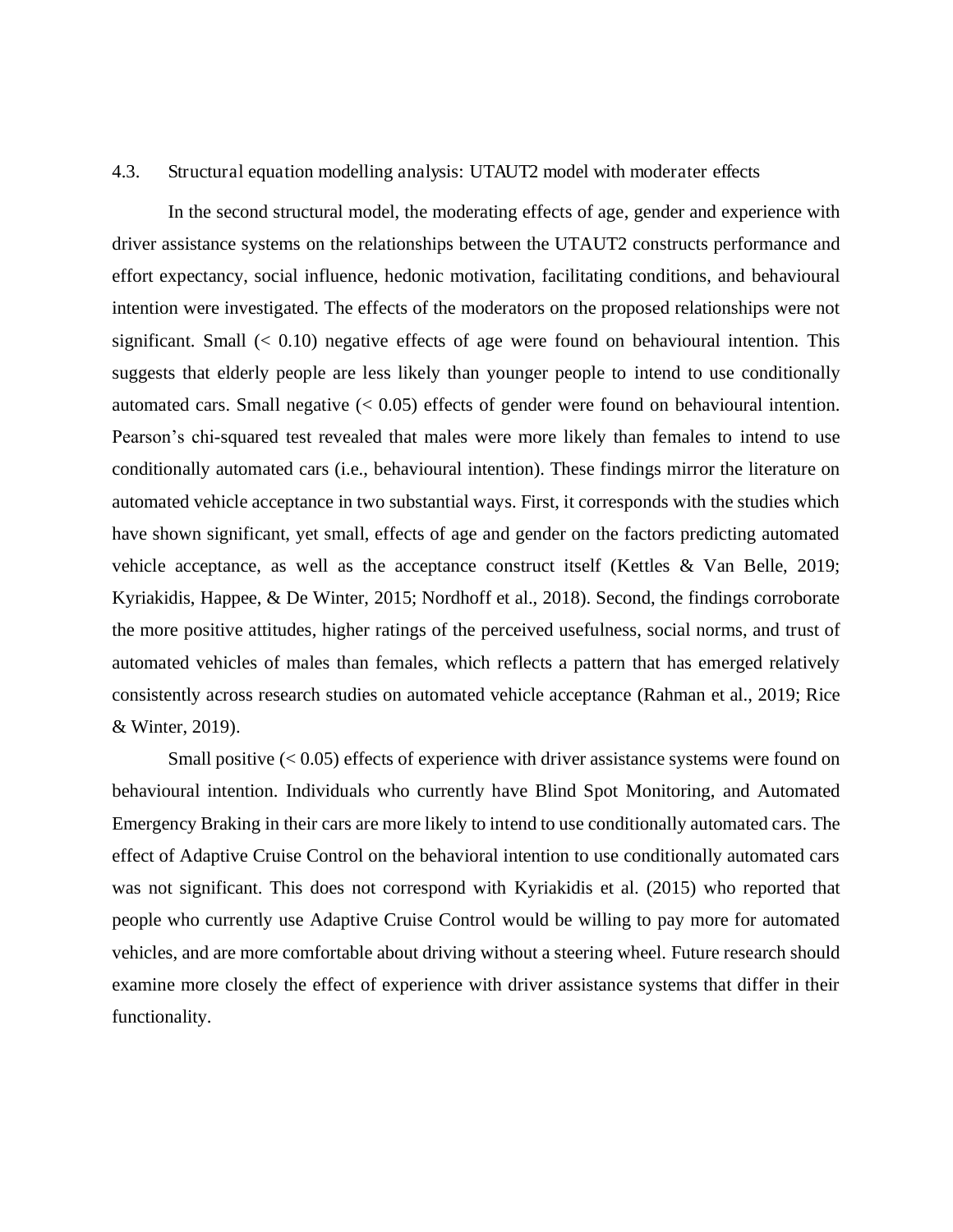# 4.4. Limitations

The results of the present study have to be interpreted with regards to a number of limitations.

First, as automated vehicles do not yet exist in the market, our respondents have not physically experienced the conditionally automated car but were asked to imagine the use of conditionally automated cars. To increase the internal validity of our study findings, respondents who replied to all knowledge questions on conditionally automated cars with 'I don't know' were omitted from the analysis, ensuring that all respondents were aware of the specific functionality of conditionally automated cars. Nevertheless, respondents may overestimate their capabilities and general positivism to use these cars. The social desirability and acquiescence biases in survey research, the novelty factor that surrounds automated cars, and the influence and power of the media in marketing automated cars (Lee et al., 2019; Nordhoff, De Winter et al., 2019) may have further contributed to their positivity towards conditionally automated cars. The limitation of this study that pertains to asking respondents to imagine rather than directly exposing respondents to conditionally automated cars will be addressed by work that will be conducted in the context of the L3Pilot itself, exposing a smaller and non-representative set of individuals to conditionally automated cars. A comparison of the attitudes of experienced versus less experienced individuals will be made.

Second, the present study did not examine the effects of individuals' socio-demographics except for age and gender, travel-behaviour and personality. Therefore, we will examine the added contributions of individuals' socio-demographic characteristics, travel behaviour, and personality on the behavioral intention to use conditionally automated cars in subsequent studies within the L3Pilot project.

# 4.5. Final conclusions

We investigated public acceptance of conditionally automated (SAE Level 3) passenger cars using a questionnaire study conducted among 8,044 car-drivers in seven European countries. Respondents considered conditionally automated cars easy to use, but were less inclined to consider a purchase of conditionally automated cars. Sightly less than the majority imagined the engagement in eyes-off road activities such as talking to fellow travellers, surfing the internet, watching videos or TV shows, observing the landscape, and working. The present study also applied UTAUT2 to investigate the effects of performance and effort expectancy, social influence,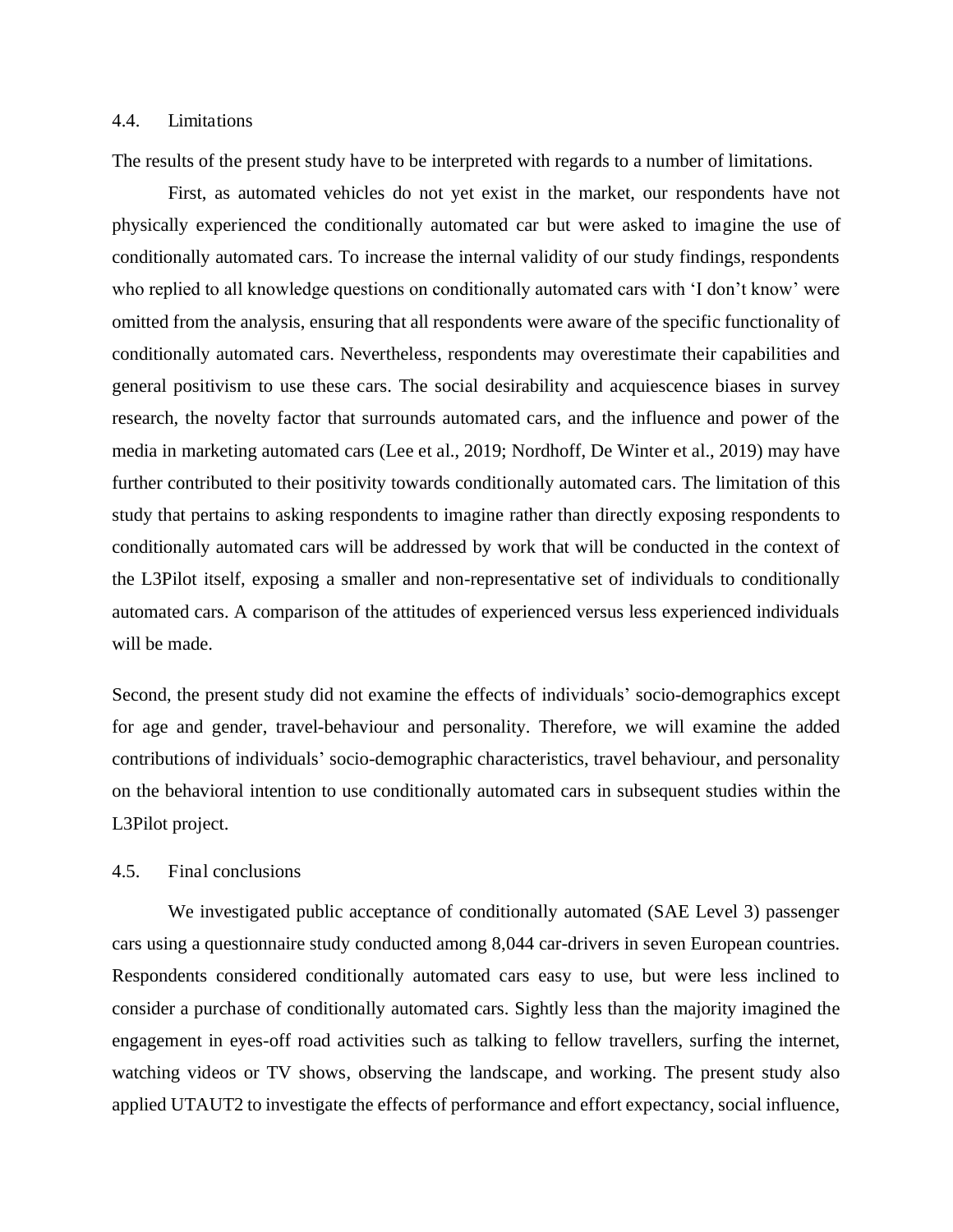facilitating conditions, and hedonic motivation on the behavioural intention to use conditionally automated cars. Structural equation modeling revealed that hedonic motivation was the strongest predictor of the behavioral intention to use conditionally automated cars, followed by social influence and performance expectancy. Age, gender and experience with driver assistance systems had significant, yet small  $( $0.10$ ), effects on the behavioural intention to use conditionally$ automated cars. We recommend future research to expose individuals to conditionally automated cars in realistic and complex traffic situations.

#### **5. Acknowledgements**

The research leading to these results has received funding from the European Commission Horizon 2020 program under the project L3Pilot, grant agreement number 723051. Responsibility for the information and views set out in this publication lies entirely with the authors. The authors would like to thank partners within L3Pilot for their cooperation and valuable contribution.

#### **6. References**

- 1. Adams, D. A., Nelson, R. R., & Todd, P. A. (1992). Perceived usefulness, ease of use, and usage of information technology: a replication. MIS Quarterly, 16, 227–247.
- 2. Anderson, J. C., & Gerbing, D. W. (1988). Structural equation modeling in practice: A review and recommended two-step approach. Psychological Bulletin, 103, 411–423.
- 3. Apility (2019). Minimal and simple anti abuse API for everyone. [online] [https://apility.io](https://apility.io/)  [Accessed 14 October 2019].
- 4. Ajzen, I. (1985). From intentions to actions: A theory of planned behavior. In J Kuhl & Beckmann, (Eds), Action-control: From cognition to behavior. Heidelberg: Springer, 11– 39.
- 5. Berghöfer, F. L., Purucker, C., Naujoks, F., Wiedemann, K., & Marberger, C. Prediction of take-over time demand in conditionally automated driving – results of a real world driving study. In: D. de Waard, K. Brookhuis, D. Coelho, S. Fairclough, D. Manzey, A. Neumann, L. Onnasch, S. Röttger, A. Toffetti, and R. Wiczorek (Eds.) (2019). Proceedings of the Human Factors and Ergonomics Society Europe Chapter 2018 Annual Conference. ISSN 2333–4959 (online). Available from [http://hfes-europe.org.](http://hfes-europe.org/)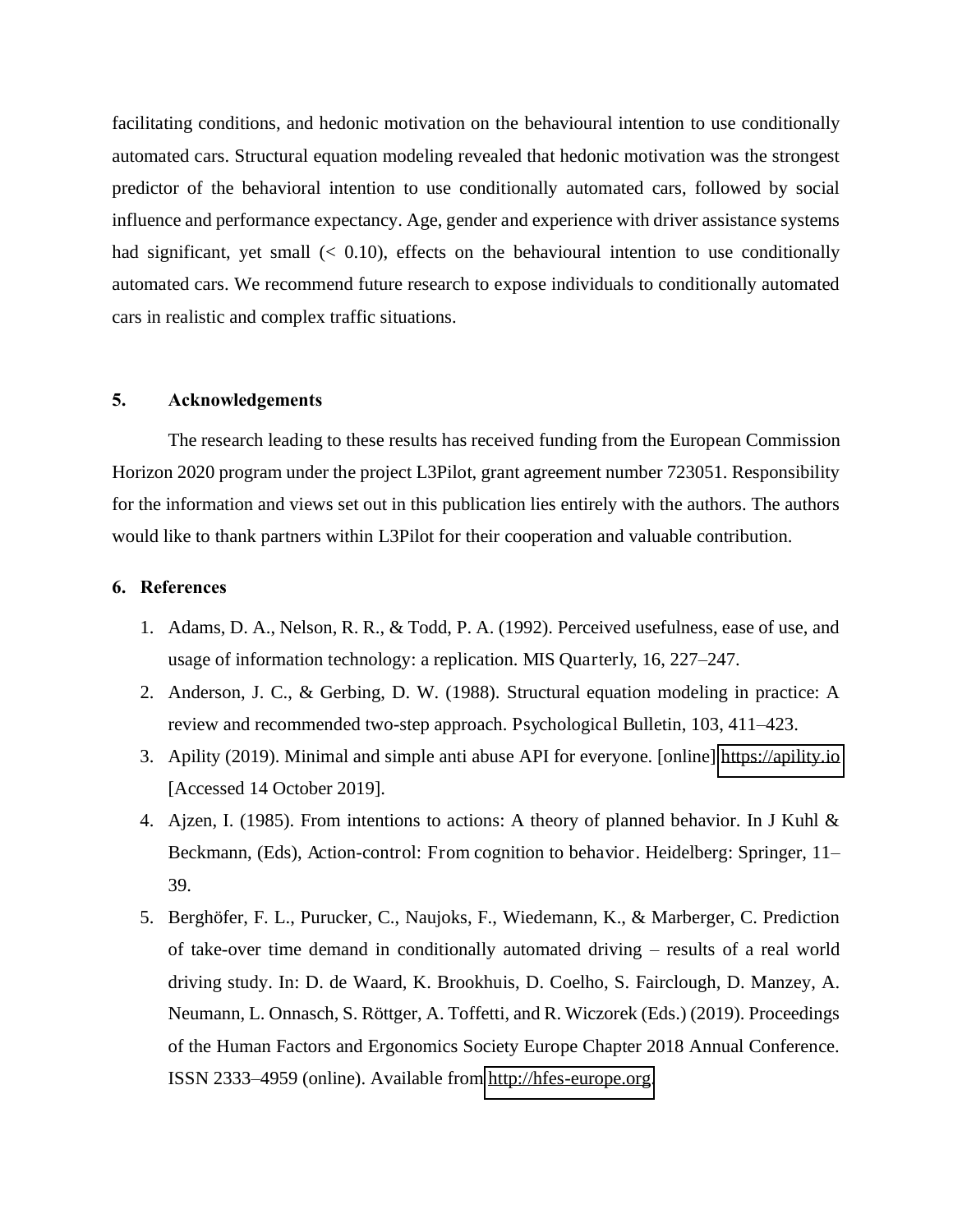- 6. Cunningham, M. L., Regan, M. A., Horberry, T., Weeratunga, K., & Dixit, V. (2019). Public opinion about automated vehicles in Australia: Results from a large-scale national survey. Transportation Research Part F: Traffic Psychology and Behavior, 129, 1–18.
- 7. Cyganski, R., Fraedrich, E., & Lenz, B. (2015). Travel time valuation for automated driving: a use-case-driven study. In 94th Annual meeting of the Transportation Research Board. Washington, DC: Transportation Research Board.
- 8. Davis, F. D. (1993). User acceptance of information technology: system characteristics, user perceptions and behavioural impacts. International Journal of Man-Machine Studies, 38, 475–487.
- 9. Du, H., Liu, D., Sovacool, B. K., Wang, Y., Ma, S., & Man Li, R. Y. (2018). Who buys new energy vehicles in China? Assessing socio-psychological predictors of purchasing awareness, intention, and policy. Transportation Research Part F: Traffic Psychology & Behavior, 58, 56–69.
- 10. Fornell, C., & Larcker, D. F. (1981). Evaluating structural equation models with unobservable variables and measurement error. Journal of Marketing Research, 18, 39–50.
- 11. Forster, Y., Naujoks, F., Neukum, A., & Huestegge, L. (2017). Driver compliance to takeover requests with different auditory outputs in conditional automation. Accident Analysis and Prevention, 109, 18–28.
- 12. Garson, G. D. (2012). Testing statistical assumptions. Asheboro, NC: Statistical Associates Publishing.
- 13. Gold, C., Happee, R., & Bengler, K. (2018). Modeling take-over performance in level 3 conditionally automated vehicles. Accident Analysis & Prevention, 116, 3–13.
- 14. Hair, J., Black, W. C., Babin, B. J., & Anderson, R. E. (2014). Multivariate analysis. Pearson New International Edition, Harlow, Essex.
- 15. Herrenkind, B., Nastjuk, I., Brendel, A. B., Trang, S., & Kolbe, L. M. (2019). Young people's travel behavior – using the life-oriented approach to understand the acceptance of autonomous driving. Transportation Research Part D: Transport & Environment, 74, 214– 233.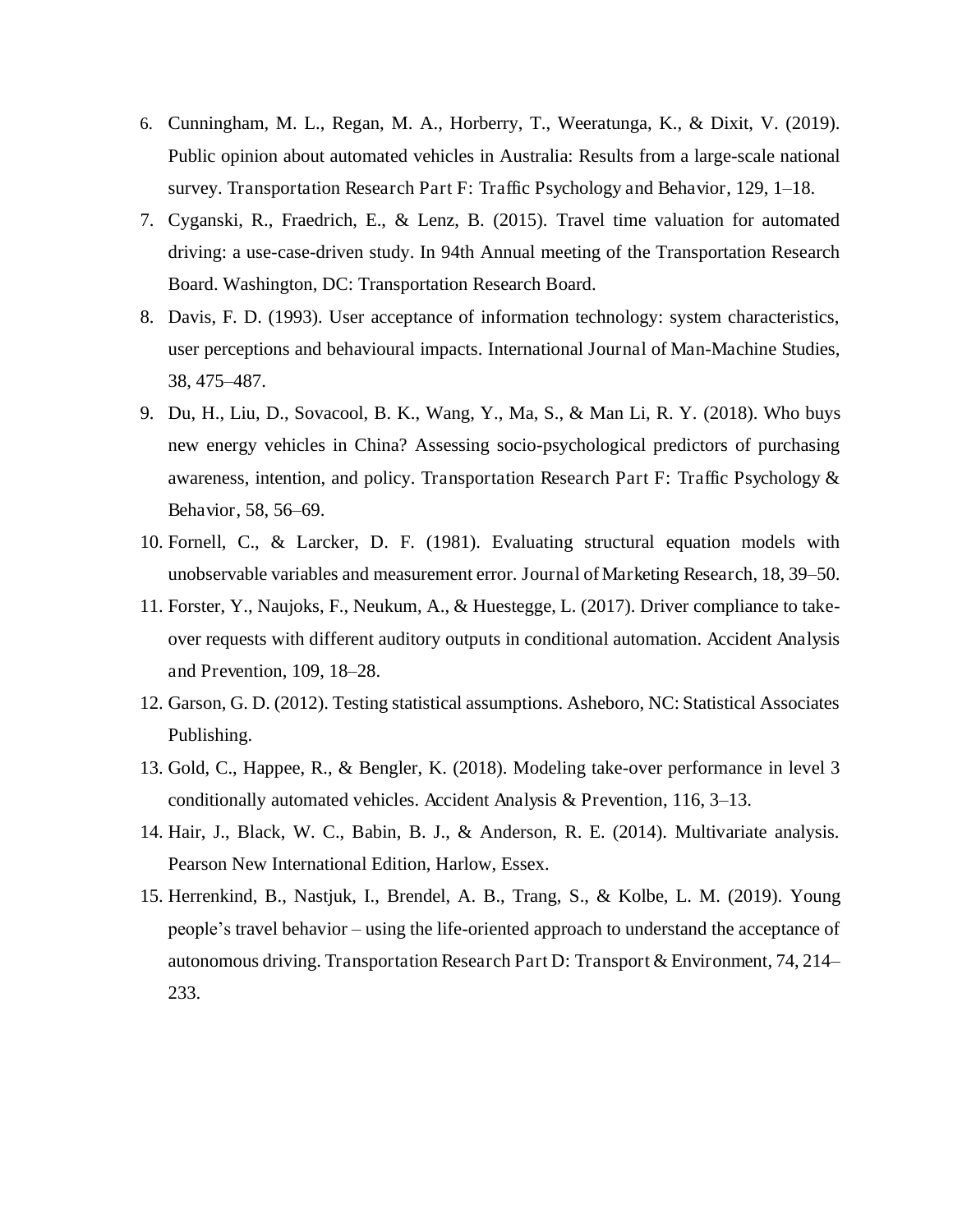- 16. Hooper, D., Coughlan, J., & Mullen, M. (2008). Structural equation modelling: guidelines for determining model fit. Electronic Journal of Business Research Methods, 6, 53–60.
- 17. Hu, L., & Bentler, P. M. (2009). Cutoff criteria for fit indexes in covariance structure analysis: Conventional criteria versus new alternatives. Structural Equation Modeling: A Multidisciplinary Journal, 6, 1–55.
- 18. Imperium (2019). RelevantID: The industry standard for digital fingerprinting and data quality. [online] Available at: <http://www.imperium.com/services/relevantid/>[Accessed 14 October 2019].
- 19. Kaye, S. A., Lewis, I., Buckley, L., & Rakotonirainy, A. (2019). Examining Queenland drivers' a priori acceptance of conditional and full automated vehicles. In Proceedings of the 2019 Australasian Road Safety Conference 25–27 September 2019, Adelaide, Australia.
- 20. Keller, D. H. The Living Machine. Wonder Stories, May 1935, 1465–1511.
- 21. Kyriakidis, M., Happee, R., & De Winter, J. C. F. (2015). Public opinion on automated driving: Results of an international questionnaire among 5,000 respondents. Transportation Research Part F: Traffic Psychology and Behaviour, 32, 127–140.
- 22. Lee, C., Seppelt, B., Abraham, H., Reimer, B., Mehler, B., & Coughlin, J. F. (2019). Consumer comfort with vehicle automation: Changes over time. In Proceedings of the Tenth International Driving Symposium on Human Factors in Driver Assessment, Training, and Vehicle Design, pp. 412–418.
- 23. Litman, T. (2019). Autonomous vehicle implementation predictions: Implications for transport planning. Available at:<https://www.vtpi.org/avip.pdf>[Accessed 31 May 2019].
- 24. Kaur, K., & Rampersad, G. (2018). Trust in driverless cars: Investigating key factors influencing the adoption of driverless cars. Journal of Engineering and Technology Management, 48, 87–96.
- 25. Kettles, N., & Van Belle, J. P. (2019). Investigation into the antecedents of autonomous car acceptance using an enhanced UTAUT model. In 2019 International Conference on Advances in Big Data, Computing and Data Communication Systems (icABCD), August 5-6, Winterton, South Africa.
- 26. Koenig-Lewis, N., Morgan, M., Palmer, A., & Zhao, A. (2015). Enjoyment and social influence: predicting mobile payment adoption. The Service Industries Journal, 35, 537– 554.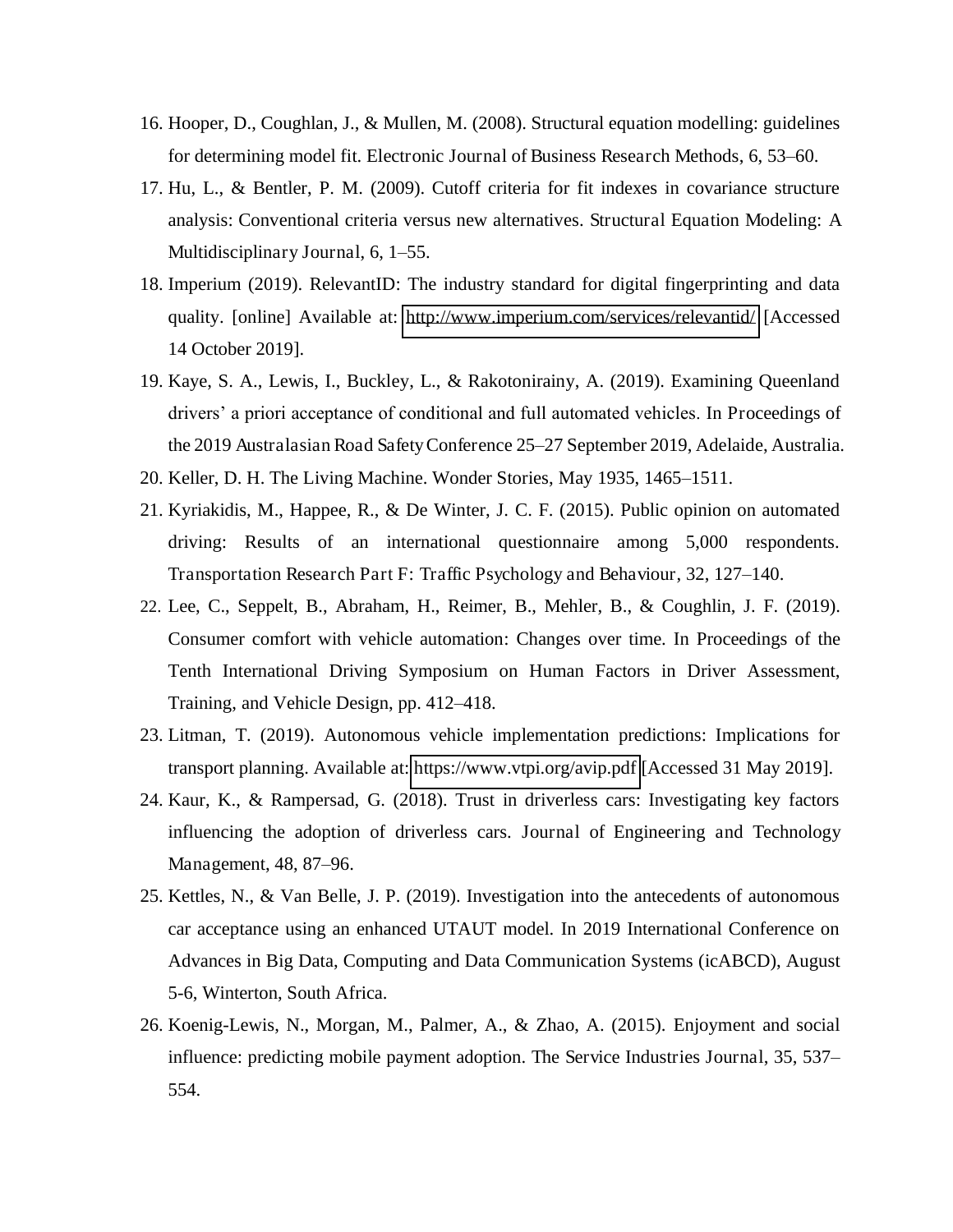- 27. Kyriakidis, M., Happee, R., & De Winter, J. C. F. (2015). Public opinion on automated driving: Results of an international questionnaire among 5,000 respondents. Transportation Research Part F: Traffic Psychology and Behavior, 32, 127–140.
- 28. Madigan, R., Louw, T., Wilbrink, M., Schieben, A., & Merat, N. (2017). What influences the decision to use automated public transport? Using UTAUT to understand public acceptance of automated road transport systems. Transportation Research Part F: Traffic Psychology and Behaviour, 50, 55–64.
- 29. Madigan, R., Louw, T., Dziennus, M., Graindorge, T., Ortega, E., Graindorge, M., & Merat, N. (2016). Acceptance of Automated Road Transport Systems (ARTS): An adaptation of the UTAUT model. In Proceedings of the 6th Transport Research Arena, April 18-21, Warsaw, Poland.
- 30. Maxmind (2019). Available at:<https://www.maxmind.com/en/solutions/minfraud-services> [Accessed 14 October 2019].
- 31. Medina, K. F., & Jenkins, R. (2017). GATEway: Public perceptions of a last-mile driverless shuttle. [online] Available at: [https://gateway-project.org.uk/wp](https://gateway-project.org.uk/wp-content/uploads/2018/06/d3.7_trl-workshop-findings-report.pdf)[content/uploads/2018/06/D3.7\\_TRL-Workshop-Findings-Report.pdf](https://gateway-project.org.uk/wp-content/uploads/2018/06/d3.7_trl-workshop-findings-report.pdf) [Accessed 30 May 2019].
- 32. Min, S., So, K. K. F., & Jeong, M. (2018). Consumer adoption of the Uber mobile application: Insights from diffusion of innovation theory and technology acceptance model. Journal of Travel & Tourism Marketing, 36, 770–783.
- 33. Naujoks, F., Befelein, D., Wiedemann, K., & Neukum, A. (2018). A review of non-driving related tasks used in studies on automated driving. In: Stanton N. (eds.). Advances in Human Aspects of Transportation. AHFE 2017. Advances in Intelligent Systems and Computing, Vol. 597. Springer, Cham.
- 34. Naujoks, F., Forster, Y., Wiedemann, K., & Neukum, A. (2017). Improving usefulness of automated driving by lowering primary task interference through HMI design. Journal of Advanced Transportation, Article ID 6105087, 12 pages.
- 35. Nordhoff, S., De Winter, J., Kyriakidis, M., Van Arem, B., & Happee, R. (2018). Acceptance of driverless vehicles: Results from a large cross-national questionnaire study. Journal of Advanced Transportation, Article ID 5382192, 22 pages.
- 36. Nordhoff, S., De Winter, J., Payre, W., Van Arem, B., & Happee, R. (2019). What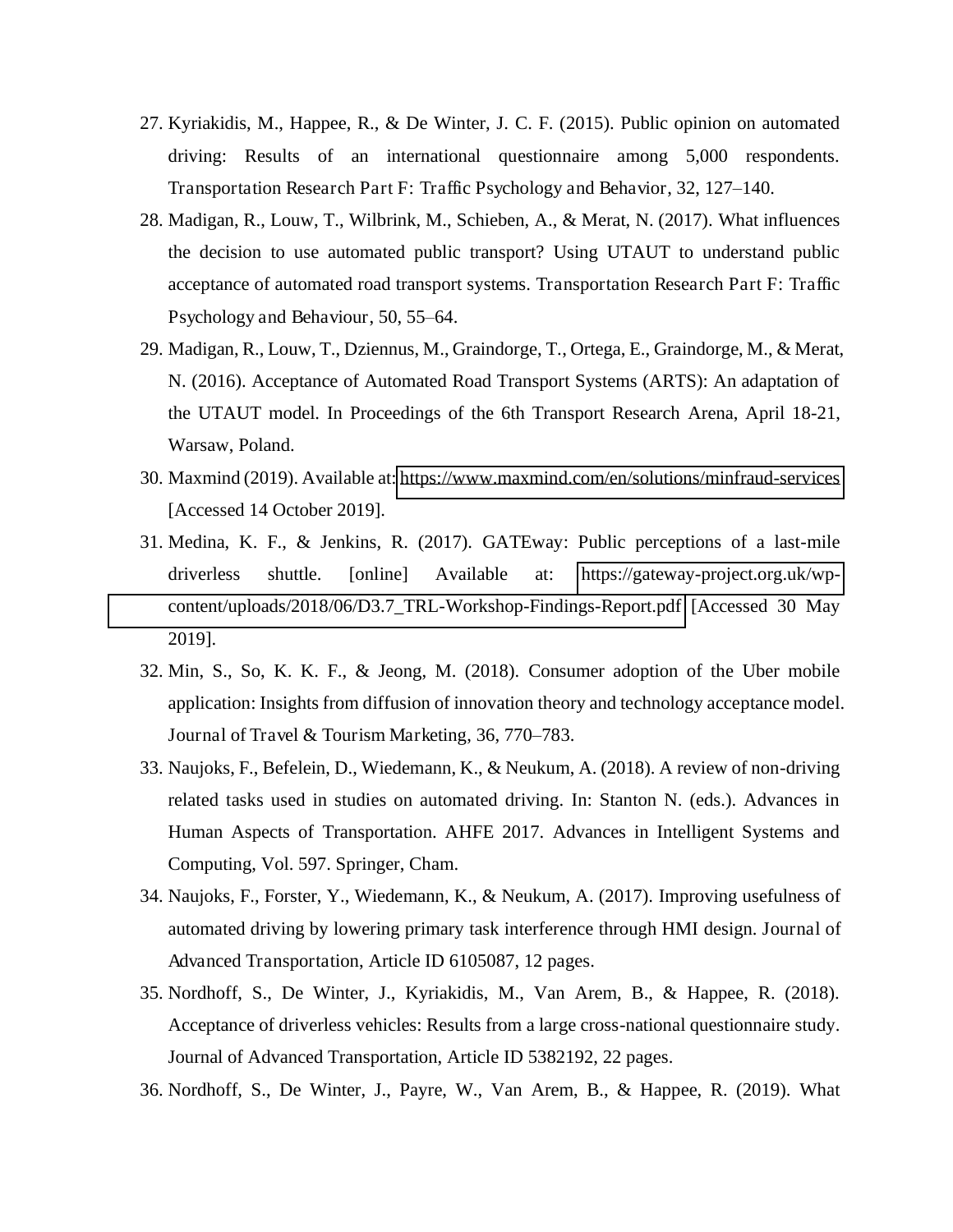impressions do users have after a ride in an automated shuttle? An interview study. Transportation Research Part F: Traffic Psychology and Behavior, 63, 252–269.

- 37. Nordhoff, S., Madigan, R., Van Arem, B., Merat, N., & Happee, R. (under review). Structural equation modeling discloses interrelations between predictors of automated vehicle acceptance.
- 38. [Panagiotopoulos,](https://www.sciencedirect.com/science/article/pii/S0968090X1830086X?dgcid=rss_sd_all#!) I., & [Dimitrakopoulos,](https://www.sciencedirect.com/science/article/pii/S0968090X1830086X?dgcid=rss_sd_all#!) G. (2018). An empirical investigation on consumers' intentions towards autonomous driving. Transportation Research Part C: Emerging Technologies, 95, 773–784.
- 39. Pfleging, B., Rang, M., & Broy, N. (2016). Investigating user needs for non-driving related activities during automated driving. In Proceedings of the 15th International Conference on Mobile and Ubiquitous Multimedia (MUM *'16)*. ACM, New York, NY, USA, 91–99.
- 40. Power, J. D. (2012). 2012 U.S. Automotive emerging technologies study results. [online] Available at: [https://www.jdpower.com/business/press-releases/2012-us-automotive](https://www.jdpower.com/business/press-releases/2012-us-automotive-emerging-technologies-study)[emerging-technologies-study](https://www.jdpower.com/business/press-releases/2012-us-automotive-emerging-technologies-study) [Accessed 18 October 2019].
- 41. Rahman, M. M., Deb, S., Strawderman, L., Burch, R., & Smith, B. (2019). How the older population perceives self-driving vehicles. Transportation Research Part F: Traffic Psychology and Behavior, 65, 242–257.
- 42. Rice, S., & Winter, S. R. (2019). Do gender and age affect willingness to ride driverless vehicles: If so, then why? Technology in Society, 58, 101–145.
- 43. SAE International (2018). Surface vehicle recommended practice. (R) Taxonomy and definitions for terms related to driving automation systems for on-road motor vehicles. [online] Available at: [https://saemobilus.sae.org/content/j3016\\_201806](https://saemobilus.sae.org/content/j3016_201806) [Accessed 30 May 2019].
- 44. Schreiber, J. B., Nora, A., Stage, F. K., Barlow, E. A., & King, J. (2006). Reporting structural equation modeling and Confirmatory Factor Analysis Results: A Review. The Journal of Educational Research, 99, 323–338.
- 45. SmartyStreets (2019). Ridiculously simple address verification: USPS & International Address Validation. [online]. Available at: [https://smartystreets.com](https://smartystreets.com/) [Accessed 14 October 2019].
- 46. Stocker, A., & Shaheen, S. (2018). Shared automated mobility: Early exploration and potential impacts. In: Road Vehicle Automation 4, 125–139.